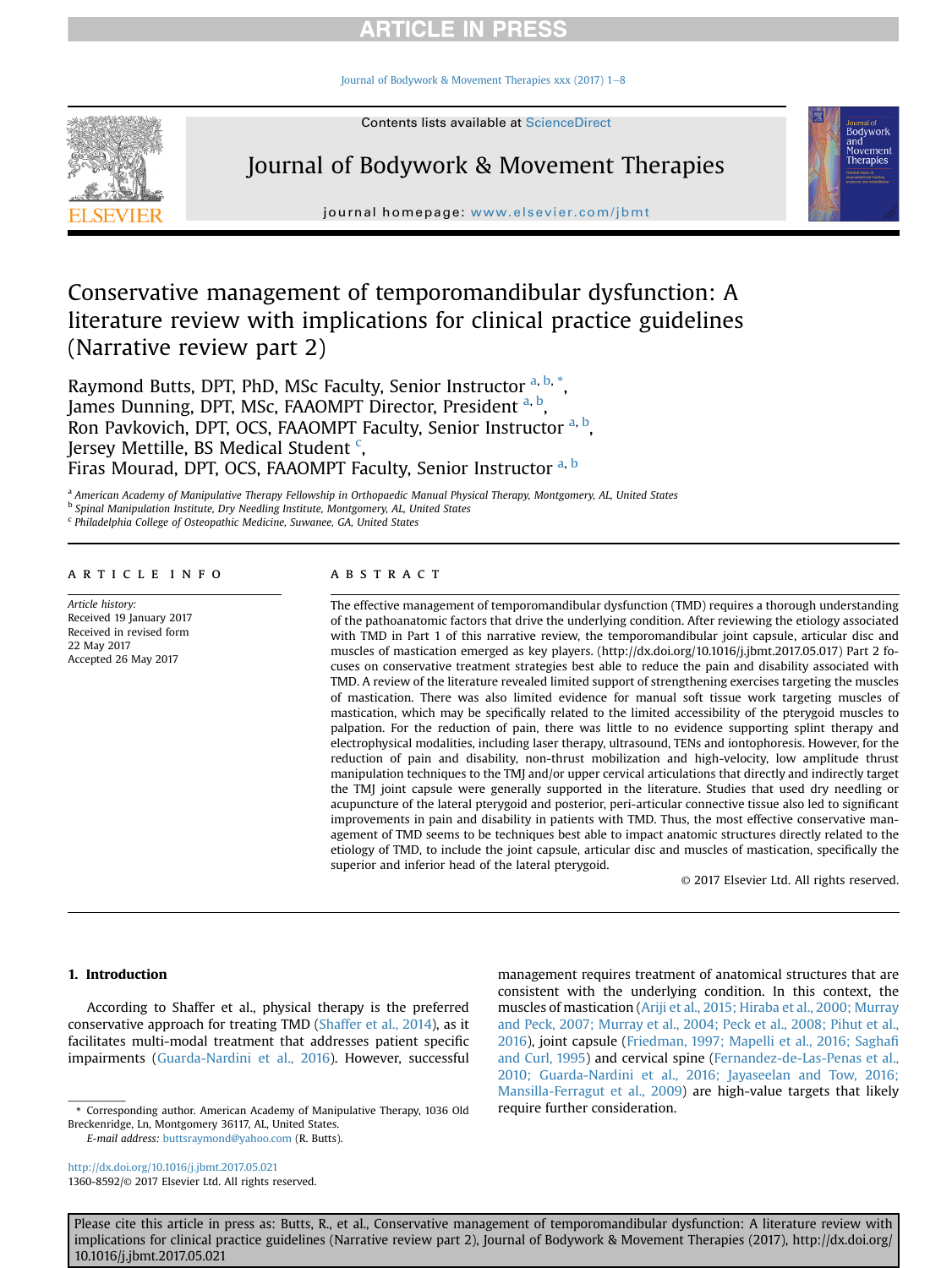### 2. Temporomandibular dysfunction and exercise

Given the reciprocal actions of the superior and inferior head of the lateral pterygoid ([Desmons et al., 2007; Hiraba et al., 2000;](#page-5-0) [Mahan et al., 1983; McNamara, 1973; Murray et al., 2004\)](#page-5-0), it is plausible that decreased activity of the superior head agonist results in increased activity in the inferior head antagonist, a theory consistent with pain adaptation. Similarly, the decreased activity of the superior head could result in overuse of the inferior head, resulting in an energy deficit and setting the stage for muscle hypertonicity via the Vicious Cycle Model. Notably, both models result in overactive muscles of mastication, a problem further propagated by psychosocial factors ([Peck et al., 2008\)](#page-6-0). Perhaps this explains the limited evidence for strengthening muscles of mastication to treat TMD. That is, the purposeful activation of muscles that are already overactive [\(Lauriti et al., 2014; Tosato Jde et al., 2015\)](#page-5-0) may not be advantageous and does not seem to be strongly supported by the literature ([Mulet et al., 2007](#page-6-0)). Notably, a recent RCT by Bae et al. found masticatory relaxation exercises to be more effective for decreasing the pain and limited ROM associated with TMD than active exercises ([Bae and Park, 2013\)](#page-5-0).

The Rocabado exercise routine ([Rocabado and Iglarsh, 1991\)](#page-6-0), which addresses the rest position of the tongue, control of TMJ rotation during mouth opening, rhythmic stabilization of the mandible, head flexion stabilization, lower cervical retraction and shoulder girdle retraction is the most widely used exercise routine used by physical therapists to treat TMD ([Shaffer et al., 2014\)](#page-6-0). However, the only study that has examined its effectiveness concluded that that the exercise routine provided no additional therapeutic benefit to the rehabilitation process [\(Mulet et al., 2007;](#page-6-0) [Shaffer et al., 2014\)](#page-6-0). Kraus ([Kraus, 1988, 2004\)](#page-5-0) also proposed a 3 prong approach to TMD, including inhibition of excessive activity of muscles of mastication, mandibular neuromuscular control and isometric exercises to counter joint clicking, muscle asymmetry and spasms, but the regiment has never been studied or validated ([Shaffer et al., 2014](#page-6-0)). According to a systematic review by Shaffer et al., '…no evidence exists to direct clinicians toward which exercises, if any, may be useful in the conservative management of TMD. Additionally, because many, if not most, patients with TMD over-recruit their muscles of mastication, it may be more advantageous to focus on relaxation techniques and patient education than therapeutic exercise' [\(Shaffer et al., 2014\)](#page-6-0).

In a systematic review of 7 studies that investigated therapeutic exercises for TMD, which included stretching, relaxation, coordination, strengthening and endurance, Moraes et al. found exercises to be effective for the treatment of 'muscular TMD' ([Moraes, 2013\)](#page-6-0). However, the authors noted significant issues with internal validity and an over reliance on clinical experience [\(Moraes, 2013](#page-6-0)). Notably, all 7 studies included by Moraes et al. ([Moraes, 2013\)](#page-6-0) combined therapeutic exercise with other conservative procedures, making it difficult, if not impossible, to draw any firm conclusions about the usefulness of exercise for TMD. Therefore, it is not surprising that the most recent systematic review on TMD by Armijo-Olivo et al. reported 'great uncertainty' for the effectiveness of exercises in treating TMD [\(Armijo-Olivo et al., 2016\)](#page-5-0). Although the investigators found 'promising' effects for manual therapy and manual therapy combined with exercise, the use of exercise alone was not superior to other conservative treatments for TMD [\(Armijo-Olivo et al.,](#page-5-0) [2016](#page-5-0)). Perhaps the masticatory muscle weakness identified by many physical therapists is more likely the product of pain inhibition instead of true weakness. Given that both TMD pain and experimental jaw-muscle pain have been shown to result in decreased EMG activity during clenching, pain inhibition seems to play a role (Castrofl[orio et al., 2012; Pinho et al., 2000](#page-5-0)). As such, perhaps physical therapy outcomes would improve if more

attention were placed on the pain associated with TMD instead of muscle weakness, the product of pain ([Bae and Park, 2013; Moller](#page-5-0) [et al., 1984](#page-5-0)).

### 3. Temporomandibular dysfunction and soft tissue release

A systematic review by Turp & Minagi reported a lack of validity and poor inter-examiner reliability for manual palpation of the lateral pterygoid muscle intra-orally and recommended that the procedure be abandoned [\(Turp and Minagi, 2001](#page-6-0)). However, with the exception of one lateral head radiograph on a single subject ([Johnstone and Templeton, 1980\)](#page-5-0), the 5 RCTs included by Turp  $\&$ Minagi used cadavers, and the results may not be generalizable to live patients. Notably, a recent study by Stelzenmueller et al. found that palpation of the lateral pterygoid is 'basically feasible' in both live patients and cadavers with 'exact knowledge of muscle topography and the intraoral palpation pathway' [\(Stelzenmueller](#page-6-0) [et al., 2016\)](#page-6-0). However, the reliability of clinicians to follow the complex series of instructions required to negotiate the intraoral palpation pathway and bypass the medial pterygoid is unknown ([Stelzenmueller et al., 2016](#page-6-0)). Moreover, while Stelzenmueller and colleagues demonstrate an ability to contact the lateral pterygoid with the tip of either digit three of five ([Stelzenmueller et al., 2016\)](#page-6-0), it is doubtful whether such limited contact would translate into meaningful clinical outcomes. Given the lack of inter-examiner reliability of localizing trigger points in the upper trapezius ([Sciotti et al., 2001\)](#page-6-0), a fully accessible muscle, it also seems highly unlikely that clinicians are able to reliably locate trigger points in the lateral pterygoid and needle them consistently, as a number of authors have claimed ([Gonzalez-Perez et al., 2012, 2015](#page-5-0)).

The inaccessibility of the lateral pterygoid to palpation may also account for the limited evidence in the treatment of TMD with soft tissue mobilization [\(Miernik et al., 2012](#page-6-0)). The most recent systematic review and meta-analysis by Calixtre et al. reported a limited number of studies and low to moderate evidence that myofascial release and massage are better than control and moderate evidence that they are as effective as Botox injections in the masseter and temporalis muscle [\(Calixtre et al., 2015; Guarda-](#page-5-0)[Nardini et al., 2012](#page-5-0)). However, given that a clinically relevant level of pain in the masseter muscles has only a minor impact in the performance of the masseter and temporalis [\(Manfredini et al.,](#page-6-0) [2013; Shimada et al., 2015\)](#page-6-0), manual soft tissue techniques targeting those muscles may not be useful for more than symptom relief. That is, manual soft tissue techniques may have a positive effect on more accessible muscles such as the temporalis and masseter, thereby improving symptoms associated with TMD, but they are unlikely to reach the pterygoid muscles that are not only more intimately related with the joint itself, but also more likely one of the primarily etiologic factors in TMD ([Gauer and Semidey, 2015;](#page-5-0) [Lafreniere et al., 1997; Liu et al., 1989; Scully, 2008, 2013\)](#page-5-0).

### 4. Temporomandibular dysfunction and electrophysical modalities

Interestingly, [McNeely et al. \(2006\)](#page-6-0) found no evidence to support the use of any electrophysical modalities commonly used by physical therapists such as pulsed radio frequency energy, biofeedback, laser therapy and TENS to reduce pain associated with TMD ([McNeely et al., 2006](#page-6-0)). Since the ultrasound penetration half depth into a perpendicular muscle at 1 MHz and 3 MHz is 0.9 and 0.3 cm, respectively [\(Cameron, 2003](#page-5-0)), and laser intensity is reduced by 90% at a tissue depth of 1 cm [\(Ayyildiz et al., 2015\)](#page-5-0), very little of the sound waves or energy likely reaches the TMJ or pterygoids. Notably, a number of systematic reviews have reported little to no evidence to support using ultrasound for musculoskeletal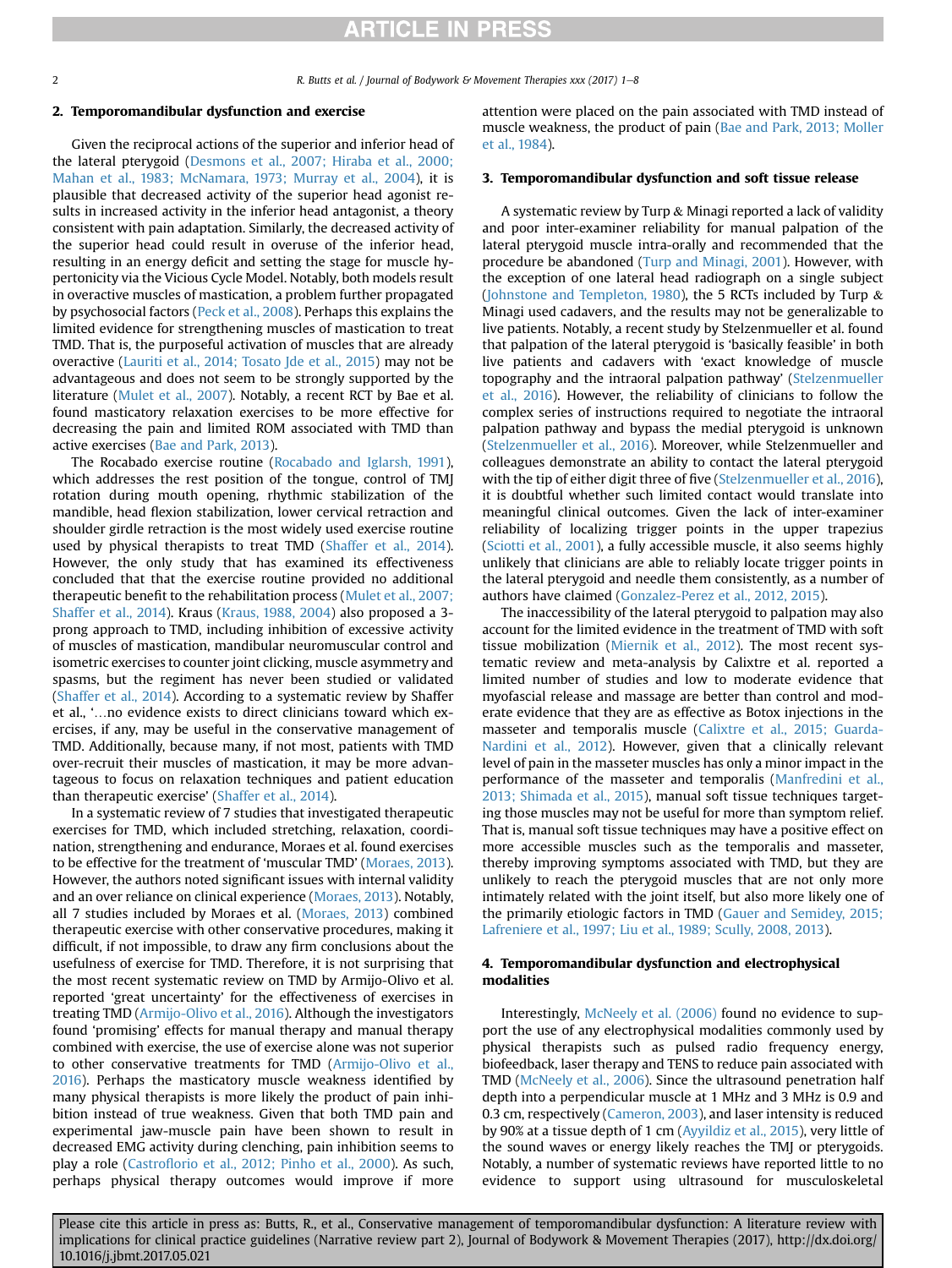conditions [\(Robertson and Baker, 2001; Shanks et al., 2010; van der](#page-6-0) [Windt et al., 1999](#page-6-0)), in general, to include TMD ([Shaffer et al., 2014\)](#page-6-0). Also, while the depth of penetration of TENs depends on the size and distance between surface electrodes [\(Cameron, 2003](#page-5-0)), Fuglevand et al. reported that only motor units of muscle fibers within  $1-1.2$  cm from the surface electrodes are influenced by the modality ([Fuglevand et al., 1992](#page-5-0)). Thus, much like soft tissue techniques that have a limited ability to reach the pterygoids and TMJ capsule, the source of the problems according to Scully's model of TMD [\(Scully, 2008, 2013\)](#page-6-0), electrophysical modalities likely provide very limited relief to patients suffering from TMD.

A number of studies have also considered the use of iontophoresis for treating TMD [\(Braun, 1987; Furto et al., 2006; Mina et al.,](#page-5-0) [2011; Reid et al., 1994; Schiffman et al., 1996\)](#page-5-0). While dexamethasone can be delivered to depths of up to 17 mm ([Anderson et al.,](#page-5-0) [2003a, 2003b\)](#page-5-0), the absorption of the drug into target tissue is variable [\(Smutok et al., 2002](#page-6-0)). Clinically, studies that have used iontophoresis for TMD ([Furto et al., 2006; Mina et al., 2011; Reid](#page-5-0) [et al., 1994; Schiffman et al., 1996](#page-5-0)) report modest improvements in function but not pain ([Shaffer et al., 2014; Wieckiewicz et al.,](#page-6-0) [2015\)](#page-6-0). In a case series of patients with TMD, Furto et al. used a multimodal approach that included iontophoresis with dexamethasone and concluded', patients with TMD who are treated with a rehabilitation program including manual physical therapy interventions plus exercise, with or without iontophoresis with dexamethasone, can demonstrate clinically meaningful improvements in disability and overall perceived change in a relatively short period of time' ([Furto et al., 2006](#page-5-0)). Given that Reid et al. found iontophoresis to be no better than saline for the treatment of TMD ([Reid et al., 1994](#page-6-0)), more evidence is required to fully justify the use of the modality, clinically.

### 5. Temporomandibular dysfunction and splint therapy

In a 2004 Cochrane review, Al-Ani et al. found insufficient evidence to support the use of splint therapy for the treatment of TMD ([Al-Ani et al., 2004](#page-5-0)). After treating 80 consecutive patients with TMD, Niemela reported that splint treatment, counseling and masticatory muscle exercises were not more beneficial than counseling and masticatory muscle exercises alone. Similarly Nagata et al. found no added short-term benefit of splint therapy in TMD patients receiving multi-modal therapy, including selfexercise, cognitive therapy, self-management education and manipulation ([Nagata et al., 2015\)](#page-6-0). Quintus et al. further evaluated the long-term effect of splint therapy. After 1 year, 27.6% of TMD patients that received splint treatment and 37.5% of TMD patients that received counseling and instructions for increasing masticatory muscles exercises, respectively, reported 'very good' treatment effects ([Qvintus et al., 2015\)](#page-6-0). Even though 16/40 patients in the counseling and exercise group were switched to the splint therapy group because of painful symptoms associated with TMD, both groups experienced only a modest reduction in pain. Moreover, splint therapy did not outperform counseling and instructions for self-exercise ([Qvintus et al., 2015](#page-6-0)).

### 6. Temporomandibular dysfunction and joint mobilization

Non-thrust, joint mobilization has been found to improve the extensibility of noncontractile tissue and increase range of motion while decreasing pain and disability via peripheral, spinal and supraspinal mechanisms ([Bialosky et al., 2009; Shaffer et al., 2014\)](#page-5-0). However, very few studies presently exist that have investigated the use of mobilization, independent of other conservative treatments, for TMD. Therefore, after reviewing systematic reviews, RCTs and clinical guidelines related to the use of mobilization for various musculoskeletal disorders, Bronfort et al. reported inconclusive evidence for the use of joint mobilization for TMD ([Bronfort](#page-5-0) [et al., 2010](#page-5-0)). Nevertheless, Taylor et al. used EMG to demonstrate a significant decrease in masseter activity and improved mandibular ROM following passive mobilization compared to sham [\(Taylor](#page-6-0) [et al., 1994\)](#page-6-0). Given the more intimate relationship of the superior and inferior head of lateral pterygoid to the TMJ capsule, joint mobilization may have an even stronger impact on these muscles.

The use of joint mobilization in combination with other conservative treatment has been evaluated in a number of studies on patients with TMD, and they have, almost without exception, reported significant improvements in pain and mandibular range of motion. In one study, Cameli et al. treated 36 patients with TMD with either splint therapy or TMJ mobilization and exercise ([Carmeli et al., 2001](#page-5-0)). Joint mobilizations were progressively advanced from Grade I to Grade IV over 15 treatments, while exercises focused on active mouth opening, closing and lateral deviation X10 repetitions, 6 times per day. After 4 weeks of treatment, only the group receiving mobilization and exercise reported a significant between group improvement in pain and disability ([Carmeli et al., 2001\)](#page-5-0).

### 7. Temporomandibular dysfunction and joint manipulation

High-velocity low-amplitude (HVLA) thrust manipulation has been shown to increase afferent discharge rates of mechanoreceptors to quiet alpha motor neuron pool activity at the level of the spinal cord and subsequently decrease muscle activation levels ([Colloca et al., 2004](#page-5-0)). A number of case studies have successfully used HVLA thrust manipulation to treat patients with TMD, reporting improvements in pain and disability [\(Ogawa et al., 2015;](#page-6-0) [Rubis et al., 2014; Yabe et al., 2014](#page-6-0)). While Gotou et al. reported a significant improvement in condylar movement using JOG-HVLA thrust manipulation (i.e. combination of pivot closing, side-toside and opening HVLA thrust techniques) to treat 34 patients with TMD and limited mouth opening (<35 mm) [\(Gotou et al.,](#page-5-0) [2010\)](#page-5-0), the most recent systematic review of only 2 medium quality studies on HVLA thrust manipulation of the TMJ by Alves et al. found insufficient evidence to support using the technique for patients with TMD [\(Alves et al., 2013](#page-5-0)).

Interestingly, there is considerably more evidence for manipulating the cervical spine (i.e. HVLA thrust manipulation) to treat symptoms associated with TMD.

Anatomically, the spinal aspect of the trigeminocervical nucleus overlaps with the dorsal horns in the upper cervical spine ([Chua](#page-5-0) [et al., 2012; Lin, 2014; Spadaro et al., 2014](#page-5-0)). Thus, nociceptive afferents from the anatomical structures in the upper neck can often be confused with trigeminal pain, to include the TMJ [\(Chua et al.,](#page-5-0) [2012; Lin, 2014; Spadaro et al., 2014](#page-5-0)). Notably, Fernandez de-laspenas et al. reported a significant correlation in 25 patients with TMD and myofascial trigger points in the muscles of the neck and shoulder regions ([Fernandez-de-Las-Penas et al., 2010\)](#page-5-0). As such, manual techniques such as HVLA thrust manipulation that target the upper cervical spine region (i.e. C0-1, and C1-2) may also effectively inhibit pain and quiet hypertonic muscles of mastication, to include the pterygoids.

A recent systematic review by Calixtre et al. reported low to high evidence for the use of non-thrust mobilization or HVLA thrust manipulation of the cervical spine compared to control in the treatment of TMD [\(Calixtre et al., 2015\)](#page-5-0). Monaco et al. found a significant increase in mouth opening and opening velocity per kinesiographic data following osteopathic manipulation in 28 children with TMD ([Monaco et al., 2008](#page-6-0)). Moreover, Oliveira-Campelo et al. treated 121 volunteers with latent trigger points in the masseter and reported that a single session of either occipito-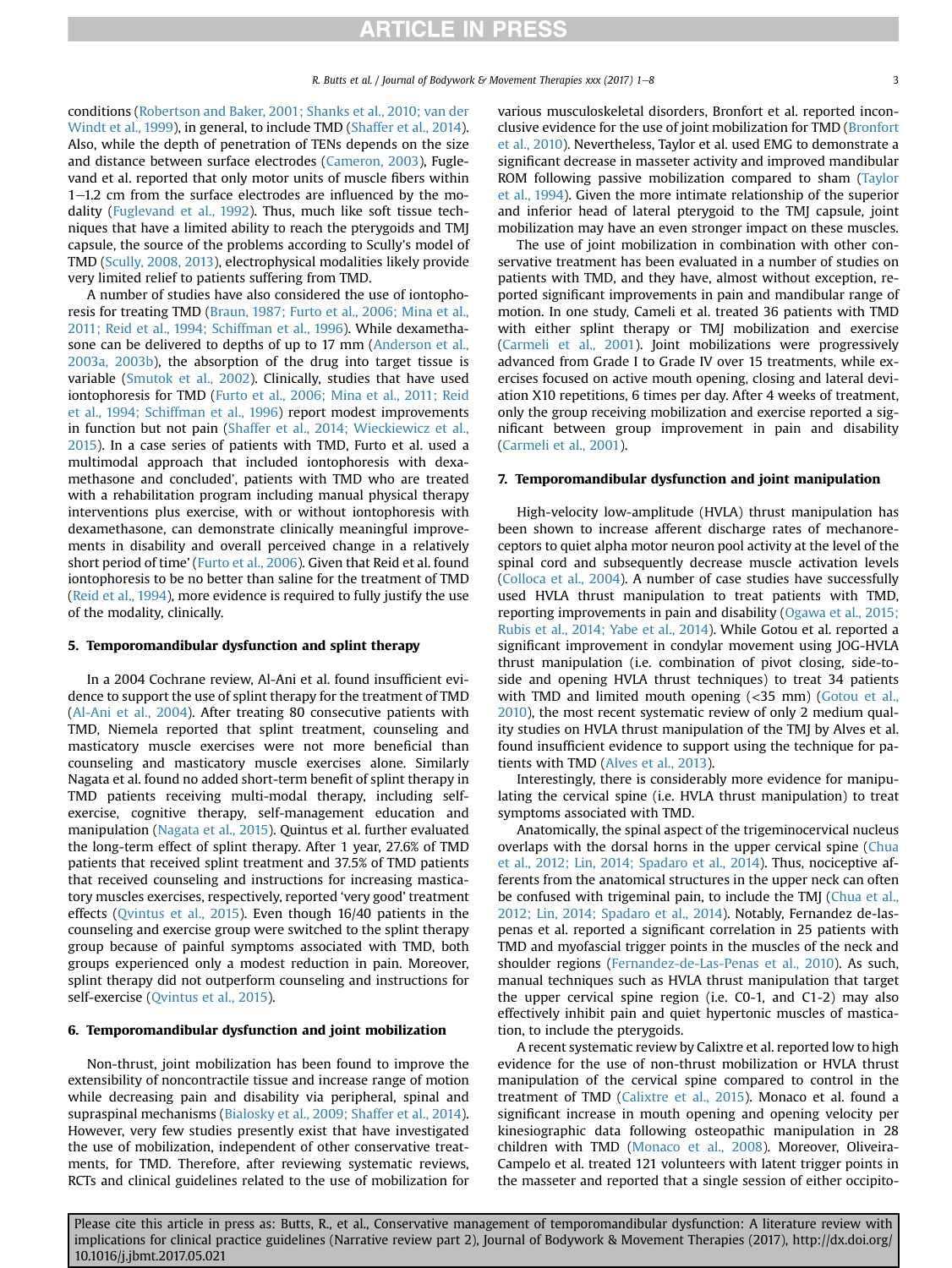atlantal (C0-1) HVLA thrust manipulation or soft tissue release of the subocciptial muscles resulted in an immediate increase in pressure pain thresholds over the masseter and an improvement in mouth opening compared to control [\(Oliveira-Campelo et al., 2010\)](#page-6-0). Mansilla-Farragut et al. also treated 37 women with chronic neck pain with a single session of bilateral OA HVLA thrust manipulation and demonstrated an immediate improvement in mouth opening and reduction in pressure pain thresholds over the sphenoid bone compared to control ([Mansilla-Ferragut et al., 2009\)](#page-6-0).

Taken together, these studies seem to demonstrate a clear connection between neck pain and the trigeminal nerve, which provides sensation to face, and specifically to the TMJ via the auriculotemporal branch of the mandibular branch of the trigeminal nerve and motor innervation to the muscles of mastication ([Fernandez-de-Las-Penas et al., 2010; Moore and Dalley, 2006\)](#page-5-0). While spinal manipulation targeting the upper cervical spine has been shown to improve pain and motor performance in patients with TMD, the longevity of the changes is presently unknown. However, given that Dunning et al. reported a significant improvement in neck pain, disability and motor performance of the deep cervical neck flexors 48-h following spinal manipulation at C1-C2 and T1-T2 compared to grade IV mobilization, the changes are likely not transient ([Dunning et al., 2012\)](#page-5-0).

### 8. Temporomandibular dysfunction and joint mobilization and/or manipulation

A recent systematic review by Martins et al. notes a general consensus in the literature and B-level of evidence supporting TMJ mobilization (or manipulation), a manual technique applied to the 'craniocervical mandibular system' and commonly combined with 'multi-modal therapy', for improving pain and ROM in patients with TMD ([Martins et al., 2016\)](#page-6-0). Moreover, the authors reported a large effect and a significant difference in active mouth opening and pain reduction of manual therapy compared to other active interventions, including home exercise, massage, usual care, sham treatment and splint therapy ([Martins et al., 2016\)](#page-6-0). Interestingly, a systematic review and meta-analysis by [Armijo-Olivo et al. \(2016\)](#page-5-0) reported that mandibular, postural and cervical exercises were superior to other active conservative treatments for TMD ([Armijo-](#page-5-0)[Olivo et al., 2016](#page-5-0)). However, manual therapy, including manipulation and/or mobilization to the orofacial and C-spine, was effective when administered alone or in combination with exercise ([Armijo-](#page-5-0)[Olivo et al., 2016\)](#page-5-0). In general, a 5 mm improvement in mouth opening is considered a clinically relevant change [\(Kropmans et al.,](#page-5-0) [1999a, 1999b\)](#page-5-0); while postural exercises and either jaw or jaw and cervical exercises reported a 5.54 and 5.94 mm improvement, respectively, manual therapy led to a 17.33 mm improvement ([Armijo-Olivo et al., 2016; Kropmans et al., 1999a, 1999b\)](#page-5-0). That is, the addition of exercises to manual therapy for the treatment of TMD did not seem to provide an added clinical advantage, suggesting that mobilization (or manipulation) may provide a key component of the intervention [\(Armijo-Olivo et al., 2016](#page-5-0)).

### 9. Temporomandibular dysfunction and needling modalities

While the terminology, philosophy and theoretical constructs differ between Western-based DN and traditional Chinese acupuncture, the procedure of inserting monofilament needles is similar [\(Dunning et al., 2014\)](#page-5-0). Therefore, manual and electric DN are used synonymously with manual and electroacupuncture, respectively, throughout this section to describe needling procedures that penetrate the skin in the absence of medicine or injectate ([Butts et al., 2016; Dunning et al., 2014](#page-5-0)).

While acupuncture specifically facilitates direct contact with the TMJ joint capsule and the superior and inferior heads of the lateral pterygoid muscle, many of the controlled trials that have attempted to treat TMD with acupuncture have reported modest outcomes ([McNeely et al., 2006](#page-6-0)). A systematic review by List and Axelson did not support acupuncture for TMD more than occlusal appliances, behavioral therapy, exercise, posture training and pharmaceutical meds ([List and Axelsson, 2010](#page-6-0)). Similarly, Jung et al. published a systematic review of 7 randomized control trials and found only limited evidence for the use of acupuncture for the symptomatic treatment of TMD ([Jung et al., 2011](#page-5-0)). However, methodological is-sues stand out in the Jung et al., systematic review [\(Jung et al.,](#page-5-0) [2011\)](#page-5-0). First, a penetrating placebo was used in one of the 7 included, and this comparison treatment was likely not inert ([Dincer and Linde, 2003](#page-5-0)). Second, only 1 of the 7 included trials considered needle manipulation, which is likely an important omission considering the soft-tissue (i.e. mechanotransduction) ([Langevin et al., 2006, 2005, 2011\)](#page-5-0) vascular ([Sandberg et al., 2003;](#page-6-0) [Yim et al., 2007\)](#page-6-0), peripheral analgesic ([Choi et al., 2013; Goldman](#page-5-0) [et al., 2010; Takano et al., 2012\)](#page-5-0) and central descending pain inhibitory effects ([Lundeberg and Lund, 2007](#page-6-0)) that have been linked with needle manipulation [\(Kong et al., 2007; Zhou and](#page-5-0) [Benharash, 2014](#page-5-0)). Third, in 4 of the trials, the longest outcome was following just one acupuncture session-likely an under dosing of the intervention [\(White et al., 2007, 2008\)](#page-6-0). Fourth, and perhaps most surprising, was the fact that 60 of the 91 points needled across the 7 trials included in Jung et al. were in distal points of the hand (LI4, SI3 and SI2) instead of the muscles of mastication or the peri-articular connective tissue of the TMJ. In fact, only 13 of the 91 points were consistent with the masseter (ST6) and 6 of the 91 points were consistent with masseter and lateral pterygoid (ST7) ([Jung et al., 2011\)](#page-5-0). Similarly, a more recent study by Grillo et al. compared acupuncture with a flat occlusal plane appliance in 40 women with TMD and reported no betweengroup difference [\(Grillo et al., 2015\)](#page-5-0). Yet, only 1 out of 10 acupoints used (i.e. SI19) was associated with the TMJ, and none penetrated muscles of mastication [\(Grillo et al., 2015](#page-5-0)).

Notably, La Touche et al. reported that local acupoints (i.e. acupoints anatomically positioned near the symptomatic TMJ) achieved the greatest pain reduction ([La Touche et al., 2010](#page-5-0)). More specifically, 2 of the 4 randomized control trials included in the La Touche et al. systematic review produced both statistically significant and clinically meaningful changes in pain associated with TMD using acupoints ST6 (i.e. the lower, posterior border of the masseter muscle) and ST7 (i.e. the mandibular notch, one index finger forward of the tragus, within the deep masseter when inserted superficially and/or the lateral pterygoid muscle when inserted deeply) ([La Touche et al., 2010.](#page-5-0)) (See [Fig. 1](#page-4-0)).

Cho and Whang published a systematic review of 15 randomized control trials of 808 patients with TMD ([Cho and Whang,](#page-5-0) [2010\)](#page-5-0); however, in order to combat heterogeneity of various interventions, they qualitatively grouped patients instead of statistically pooling the data. Unlike [Jung et al. \(2011\)](#page-5-0). 2 of the 3 most common acupoints used among the 14 trials were points consistent with the masseter and lateral pterygoid (ST6 and ST7). Notably, the authors concluded that there is moderate evidence that acupuncture is superior to non-penetrating placebo, wait list control, pharmaceutical treatment and physical therapy, to include ultrasound, massage and manual therapy, for the treatment of TMD. In a more recent systematic review of 21 studies, Porporatti et al. also reported significant improvements in pain, joint movement and oral function along with decreased hypertonicity of masticatory muscles secondary to acupuncture [\(Porporatti et al., 2015](#page-6-0)). As in Cho and Whang, Porporatti et al. found that ST6 and ST7 were 2 of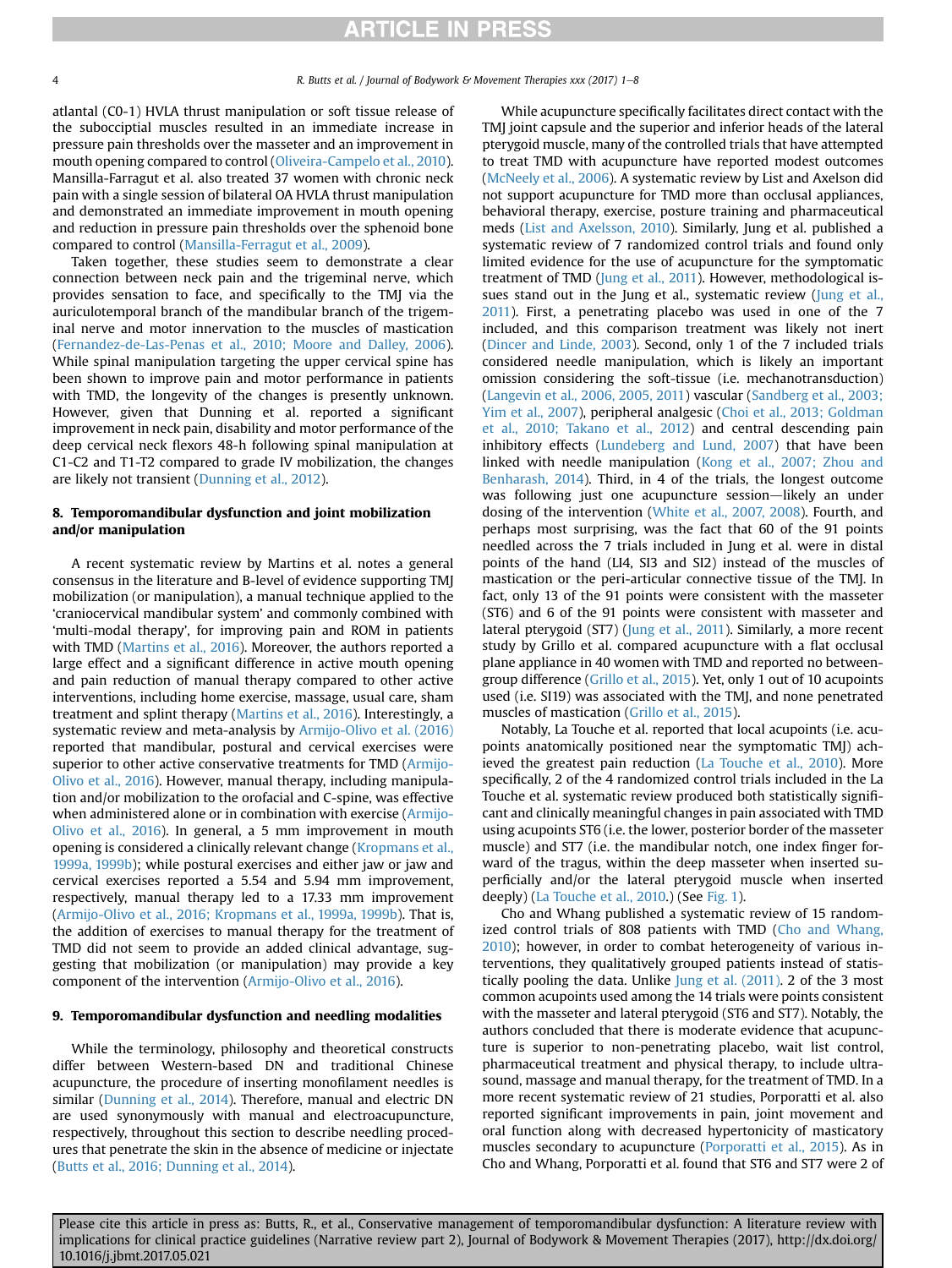R. Butts et al. / Journal of Bodywork & Movement Therapies xxx (2017) 1-8 5

<span id="page-4-0"></span>

Fig. 1. Recommended needle insertion sites for the conservative treatment of TMD.

the 3 most commonly used acupoints for TMD. In addition, the authors suggested that the temporalis muscle also be needled at Taiyang (one index finger posterior of the lateral orbit of the eye) ([Porporatti et al., 2015\)](#page-6-0). Given that ST5 (lower, anterior border of the masseter) and ST8 (anterosuperior aspect of the temporalis) correspond to the masseter and temporalis muscle, respectively ([Deadman et al., 2007](#page-5-0)), these acupoints may also be appropriate needle locations for patients with TMD (See Fig. 1).

While myofascial trigger points in the muscles of mastication can be a source of pain in TMD [\(Diracoglu et al., 2012; Gonzalez-](#page-5-0)[Perez et al., 2012, 2015\)](#page-5-0), there is a lack of robust, empirical evidence validating the clinical diagnostic criteria for identifying trigger points, as originally proposed by Travell and Simons ([Simons et al., 1999; Simons and Travell, 1983](#page-6-0)) and Fischer [\(Fischer,](#page-5-0) [1988; Tough et al., 2007](#page-5-0)) ([Sciotti et al., 2001\)](#page-6-0). Nevertheless, the goal of needling trigger points associated with TMD requires clinicians to focus their needles on the key muscles of mastication [\(Diracoglu](#page-5-0) [et al., 2012; Gonzalez-Perez et al., 2012, 2015\)](#page-5-0). As a result, the limited number of studies that have investigated the use of myofascial trigger point (MTrP) dry needling to treat TMD have reported, in the main, positive outcomes in terms of statistically significant and clinically meaningful between-group reductions in both pain and disability.

simulated procaine, simulated MTrP dry needling and procaine, and simulated MTrP dry needling and procaine targeting trigger points in the masseter muscle resulted in modest and statistically equivalent changes in pain intensity and unpleasantness scores ([McMillan et al., 1997\)](#page-6-0). In contrast, Fernandez-Carnero et al. found a significant increase in pressure pain thresholds and maximal jaw opening compared to sham after needling trigger points in the masseter muscle [\(Fernandez-Carnero et al., 2010\)](#page-5-0). Given that the authors performed deep dry needling into the masseter at a depth consistent with the trigger point, it would be interesting to know how often the medial and lateral pterygoid muscles were penetrated. Gonzalez-Perez et al. also performed MTrP dry needling once per week for 3-weeks on muscles of mastication with palpable trigger points in 36 patients with TMD but specifically targeted the inferior head of the lateral pterygoid at an insertion site consistent with the ST7 acupoint [\(Mesa-Jimenez et al., 2015](#page-6-0)). While the study did not include a control group, the authors reported a statistically significant within-group improvement in pain and jaw movement compared to baseline directly following treatment and at 6 months post treatment. In a more recent study by Gonzalez-Perez et al., the authors reported significant between-group reductions in pain and improvements in jaw movements that lasted up to 70 days following MTrP dry needling targeting the lateral pterygoid compared to control (methocarbamol/paracetamol every 6-h for 3 weeks) [\(Gonzalez-Perez et al., 2015\)](#page-5-0). Collectively, these findings suggest that the masseter and temporalis play significant roles in TMD; however, and in large part, the primary etiology and the treatment focus for the pain and disability associated with TMD is likely the lateral pterygoid muscle [\(Scully, 2008, 2013\)](#page-6-0).

While no studies have directly investigated the use of dry needling or acupuncture to improve the health of intra- and periarticular aspects of the TMJ itself in patients with TMD, there is evidence to suggest that acupuncture may be useful for joint osteoarthritis (OA), mainly due to its ability to stimulate vasodilation and facilitate neovascularization (Ahsin et al., 2009; Li et al., 2009; Loaiza et al., 2002; Wu et al., 2010). A number of studies have shown improved blood flow to joints secondary to acupuncture may facilitate the recruitment of opioid producing immune cells required to reduce the level of inflammatory cytokines (Ahsin et al., 2009; Huang et al., 2007; Zhang et al., 2014). There is also limited evidence suggesting that acupuncture may stimulate an increase in hyaluronic acid, allowing the synovial fluid to better lubricate the joint [\(Li et al., 2009; Wu et al., 2010](#page-6-0)). Given Scully's mechanism of TMD ([Scully, 2008, 2013\)](#page-6-0), it may therefore be particularly advantageous to target traditional acupoints GB2 and SI19, as they are anatomically positioned directly over the TMJ posterior capsule ([Deadman et al., 2007.](#page-5-0) (See Fig. 1).

### 10. Conclusion

There is limited evidence to support soft tissue release and strengthening exercises for the muscles of mastication in patients with TMD. For the reduction of pain associated with TMD, there is little to no evidence to support the use of electrophysical modalities and splint management. For the reduction of pain and disability in TMD, non-thrust joint mobilization and HVLA thrust manipulation to the TMJ and/or upper cervical articulations, and dry needling or acupuncture to the lateral pterygoid muscle and posterior periarticular connective tissue may provide the most evidence-based approach for conservatively treating TMD.

### References

Interestingly, McMillan et al. found that MTrP dry needling and

[Ahsin, S., Saleem, S., Bhatti, A.M., Iles, R.K., Aslam, M., 2009. Clinical and endocri](http://refhub.elsevier.com/S1360-8592(17)30121-3/sref1)[nological changes after electro-acupuncture treatment in patients with](http://refhub.elsevier.com/S1360-8592(17)30121-3/sref1)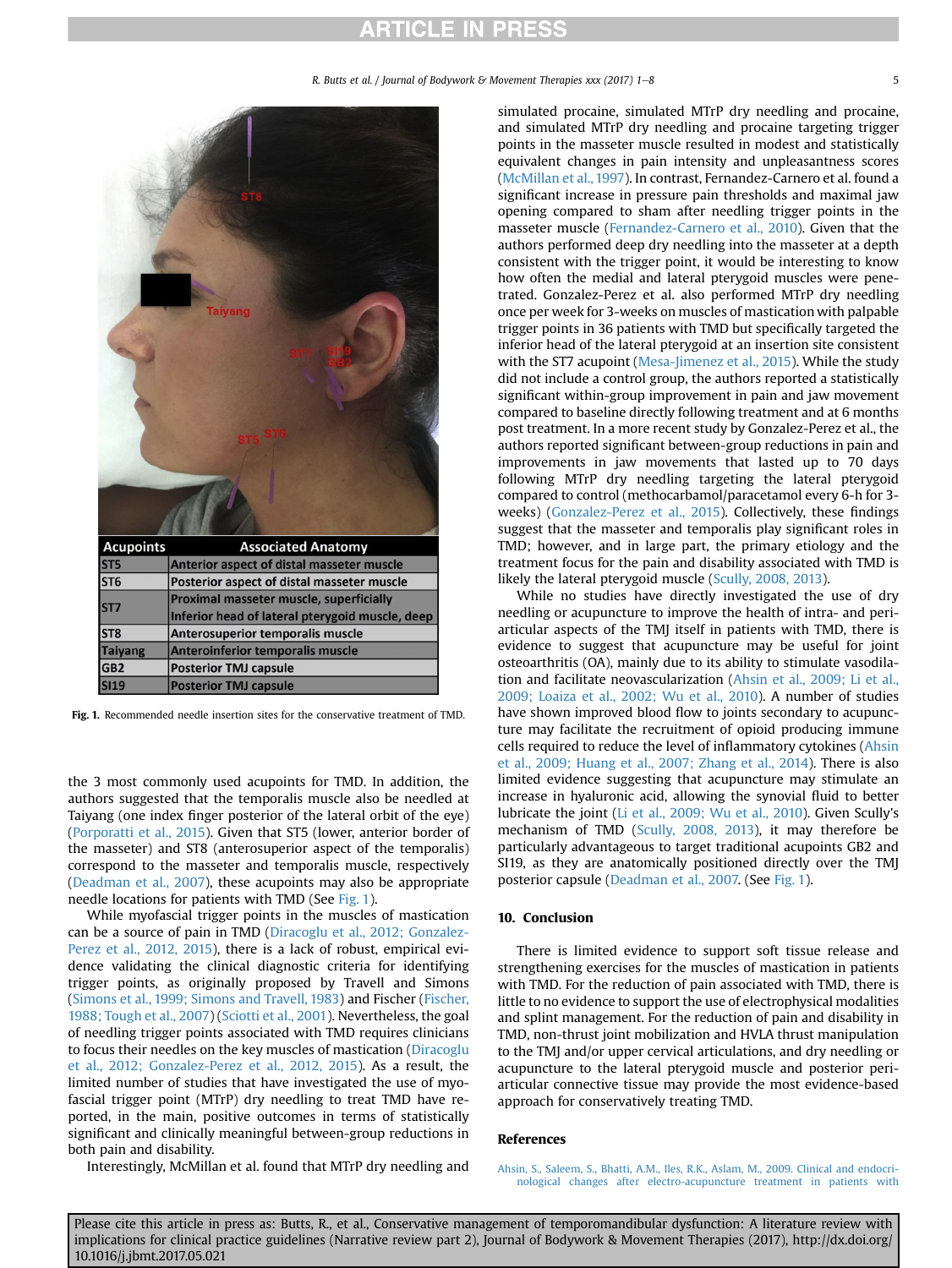#### <span id="page-5-0"></span>6 **R. Butts et al. / Journal of Bodywork & Movement Therapies xxx (2017) 1–8**

[osteoarthritis of the knee. Pain 147, 60](http://refhub.elsevier.com/S1360-8592(17)30121-3/sref1)-[66](http://refhub.elsevier.com/S1360-8592(17)30121-3/sref1).

- [Al-Ani, M.Z., Davies, S.J., Gray, R.J., Sloan, P., Glenny, A.M., 2004. Stabilisation splint](http://refhub.elsevier.com/S1360-8592(17)30121-3/sref2) [therapy for temporomandibular pain dysfunction syndrome. Cochrane Data](http://refhub.elsevier.com/S1360-8592(17)30121-3/sref2)[base Syst. Rev. CD002778](http://refhub.elsevier.com/S1360-8592(17)30121-3/sref2).
- [Alves, B.M., Macedo, C.R., Januzzi, E., Grossmann, E., Atallah, A.N., Peccin, S., 2013.](http://refhub.elsevier.com/S1360-8592(17)30121-3/sref3) [Mandibular manipulation for the treatment of temporomandibular disorder.](http://refhub.elsevier.com/S1360-8592(17)30121-3/sref3) J. Craniofac Surg.  $24, 488 - 493$  $24, 488 - 493$ .
- [Anderson, C.R., Boeh, S.D., Morris, R.L., Sembrowich, W.L., Panus, P.C., 2003a.](http://refhub.elsevier.com/S1360-8592(17)30121-3/sref4) Quantifi[cation of total dexamethasone phosphate delivery by iontophoresis. Int.](http://refhub.elsevier.com/S1360-8592(17)30121-3/sref4) [J. Pharm. Compd. 7, 155](http://refhub.elsevier.com/S1360-8592(17)30121-3/sref4)-[159](http://refhub.elsevier.com/S1360-8592(17)30121-3/sref4).
- [Anderson, C.R., Morris, R.L., Boeh, S.D., Panus, P.C., Sembrowich, W.L., 2003b. Effects](http://refhub.elsevier.com/S1360-8592(17)30121-3/sref5) [of iontophoresis current magnitude and duration on dexamethasone deposition](http://refhub.elsevier.com/S1360-8592(17)30121-3/sref5) and localized drug retention. Phys. Ther. 83,  $161-170$ .
- [Ariji, Y., Nakayama, M., Nishiyama, W., Ogi, N., Sakuma, S., Katsumata, A., Kurita, K.,](http://refhub.elsevier.com/S1360-8592(17)30121-3/sref6) [Ariji, E., 2015. Potential clinical application of masseter and temporal muscle](http://refhub.elsevier.com/S1360-8592(17)30121-3/sref6) [massage treatment using an oral rehabilitation robot in temporomandibular](http://refhub.elsevier.com/S1360-8592(17)30121-3/sref6) [disorder patients with myofascial pain. Cranio 33, 256](http://refhub.elsevier.com/S1360-8592(17)30121-3/sref6)–[262.](http://refhub.elsevier.com/S1360-8592(17)30121-3/sref6)<br>[Armijo-Olivo, S., Pitance, L., Singh, V., Neto, F., Thie, N., Michelotti, A., 2016. Effec-](http://refhub.elsevier.com/S1360-8592(17)30121-3/sref7)
- [tiveness of manual therapy and therapeutic exercise for temporomandibular](http://refhub.elsevier.com/S1360-8592(17)30121-3/sref7)<br>[disorders: systematic review and meta-analysis. Phys. Ther. 96, 9](http://refhub.elsevier.com/S1360-8592(17)30121-3/sref7)–[25](http://refhub.elsevier.com/S1360-8592(17)30121-3/sref7).
- [Ayyildiz, S., Emir, F., Sahin, C., 2015. Evaluation of low-level laser therapy in TMD](http://refhub.elsevier.com/S1360-8592(17)30121-3/sref8) [patients. Case Rep. Dent. 2015, 424213](http://refhub.elsevier.com/S1360-8592(17)30121-3/sref8).
- [Bae, Y., Park, Y., 2013. The effect of relaxation exercises for the masticator muscles](http://refhub.elsevier.com/S1360-8592(17)30121-3/sref9) [on temporomandibular joint dysfunction \(TMD\). J. Phys. Ther. Sci. 25, 583](http://refhub.elsevier.com/S1360-8592(17)30121-3/sref9)-[586](http://refhub.elsevier.com/S1360-8592(17)30121-3/sref9).
- [Bialosky, J.E., Bishop, M.D., Price, D.D., Robinson, M.E., George, S.Z., 2009. The](http://refhub.elsevier.com/S1360-8592(17)30121-3/sref10) [mechanisms of manual therapy in the treatment of musculoskeletal pain: a](http://refhub.elsevier.com/S1360-8592(17)30121-3/sref10) [comprehensive model. Man. Ther. 14, 531](http://refhub.elsevier.com/S1360-8592(17)30121-3/sref10)-[538.](http://refhub.elsevier.com/S1360-8592(17)30121-3/sref10)
- [Braun, B.L., 1987. Treatment of an acute anterior disk displacement in the tempo](http://refhub.elsevier.com/S1360-8592(17)30121-3/sref11)[romandibular joint. A case report. Phys. Ther. 67, 1234](http://refhub.elsevier.com/S1360-8592(17)30121-3/sref11)-[1236.](http://refhub.elsevier.com/S1360-8592(17)30121-3/sref11)
- [Bronfort, G., Haas, M., Evans, R., Leininger, B., Triano, J., 2010. Effectiveness of](http://refhub.elsevier.com/S1360-8592(17)30121-3/sref12) [manual therapies: the UK evidence report. Chiropr. Osteopat. 18, 3](http://refhub.elsevier.com/S1360-8592(17)30121-3/sref12).
- [Butts, R., Dunning, J., Perreault, T., Maurad, F., Grubb, M., 2016. Peripheral and spinal](http://refhub.elsevier.com/S1360-8592(17)30121-3/sref13) [mechanisms of pain and dry needling mediated analgesia: a clinical resource](http://refhub.elsevier.com/S1360-8592(17)30121-3/sref13) [guide for health care professionals. Int. J. Phys. Med. Rehabilitation 216.](http://refhub.elsevier.com/S1360-8592(17)30121-3/sref13)
- [Calixtre, L.B., Moreira, R.F., Franchini, G.H., Alburquerque-Sendin, F., Oliveira, A.B.,](http://refhub.elsevier.com/S1360-8592(17)30121-3/sref14) [2015. Manual therapy for the management of pain and limited range of motion](http://refhub.elsevier.com/S1360-8592(17)30121-3/sref14) [in subjects with signs and symptoms of temporomandibular disorder: a sys](http://refhub.elsevier.com/S1360-8592(17)30121-3/sref14)[tematic review of randomised controlled trials. J. Oral Rehabil. 42, 847](http://refhub.elsevier.com/S1360-8592(17)30121-3/sref14)-[861.](http://refhub.elsevier.com/S1360-8592(17)30121-3/sref14)
- [Cameron, M., 2003. Physical Agents in Rehabilitation from Research to Practice,](http://refhub.elsevier.com/S1360-8592(17)30121-3/sref15) [second ed. Saunders, St. Louis, MO](http://refhub.elsevier.com/S1360-8592(17)30121-3/sref15).
- [Carmeli, E., Sheklow, S., Bloomenfeld, I., 2001. Comparative study of repositioning](http://refhub.elsevier.com/S1360-8592(17)30121-3/sref16) [splint therapy and passive manual range of mption techniques for anterior](http://refhub.elsevier.com/S1360-8592(17)30121-3/sref16) [displaced temporomandibular discs with unstable excursive reduction. Phys](http://refhub.elsevier.com/S1360-8592(17)30121-3/sref16)[iotherapy 87, 26](http://refhub.elsevier.com/S1360-8592(17)30121-3/sref16)-[36.](http://refhub.elsevier.com/S1360-8592(17)30121-3/sref16)
- Castrofl[orio, T., Falla, D., Wang, K., Svensson, P., Farina, D., 2012. Effect of experi](http://refhub.elsevier.com/S1360-8592(17)30121-3/sref17)[mental jaw-muscle pain on the spatial distribution of surface EMG activity of](http://refhub.elsevier.com/S1360-8592(17)30121-3/sref17) [the human masseter muscle during tooth clenching. J. Oral Rehabil. 39, 81](http://refhub.elsevier.com/S1360-8592(17)30121-3/sref17)-[92](http://refhub.elsevier.com/S1360-8592(17)30121-3/sref17).
- [Cho, S.H., Whang, W.W., 2010. Acupuncture for temporomandibular disorders: a](http://refhub.elsevier.com/S1360-8592(17)30121-3/sref18) [systematic review. J. Orofac. Pain 24, 152](http://refhub.elsevier.com/S1360-8592(17)30121-3/sref18)-[162.](http://refhub.elsevier.com/S1360-8592(17)30121-3/sref18)
- [Choi, Y.J., Lee, J.E., Moon, W.K., Cho, S.H., 2013. Does the effect of acupuncture](http://refhub.elsevier.com/S1360-8592(17)30121-3/sref19) [depend on needling sensation and manipulation? Complement. Ther. Med. 21,](http://refhub.elsevier.com/S1360-8592(17)30121-3/sref19)  $207 - 214.$  $207 - 214.$  $207 - 214.$
- [Chua, N.H., Suijlekom, H.V., Wilder-Smith, O.H., Vissers, K.C., 2012. Understanding](http://refhub.elsevier.com/S1360-8592(17)30121-3/sref20) [cervicogenic headache. Anesth. Pain Med. 2, 3](http://refhub.elsevier.com/S1360-8592(17)30121-3/sref20)-[4](http://refhub.elsevier.com/S1360-8592(17)30121-3/sref20).
- [Colloca, C.J., Keller, T.S., Gunzburg, R., 2004. Biomechanical and neurophysiological](http://refhub.elsevier.com/S1360-8592(17)30121-3/sref21) [responses to spinal manipulation in patients with lumbar radiculopathy.](http://refhub.elsevier.com/S1360-8592(17)30121-3/sref21) J. Manip. Physiol. Ther. 27,  $1-15$ .
- [Deadman, P., Al-Khafaji, M., Baker, K.G., 2007. A Manual of Acupuncture, second ed.](http://refhub.elsevier.com/S1360-8592(17)30121-3/sref22) [Journal of Chinese Medicine Publications, East Sussex, England](http://refhub.elsevier.com/S1360-8592(17)30121-3/sref22).
- [Desmons, S., Graux, F., Atassi, M., Libersa, P., Dupas, P.H., 2007. The lateral pterygoid](http://refhub.elsevier.com/S1360-8592(17)30121-3/sref23) [muscle, a heterogeneous unit implicated in temporomandibular disorder: a](http://refhub.elsevier.com/S1360-8592(17)30121-3/sref23) [literature review. Cranio 25, 283](http://refhub.elsevier.com/S1360-8592(17)30121-3/sref23)-[291.](http://refhub.elsevier.com/S1360-8592(17)30121-3/sref23)
- [Dincer, F., Linde, K., 2003. Sham interventions in randomized clinical trials of](http://refhub.elsevier.com/S1360-8592(17)30121-3/sref24) [acupuncture](http://refhub.elsevier.com/S1360-8592(17)30121-3/sref24)-[a review. Complement. Ther. Med. 11, 235](http://refhub.elsevier.com/S1360-8592(17)30121-3/sref24)-[242.](http://refhub.elsevier.com/S1360-8592(17)30121-3/sref24)
- [Diracoglu, D., Vural, M., Karan, A., Aksoy, C., 2012. Effectiveness of dry needling for](http://refhub.elsevier.com/S1360-8592(17)30121-3/sref25) [the treatment of temporomandibular myofascial pain: a double-blind, ran](http://refhub.elsevier.com/S1360-8592(17)30121-3/sref25)[domized, placebo controlled study. J. Back Musculoskelet. Rehabil. 25, 285](http://refhub.elsevier.com/S1360-8592(17)30121-3/sref25)-[290](http://refhub.elsevier.com/S1360-8592(17)30121-3/sref25).
- [Dunning, J., Butts, R., Mourad, F., Young, I., Flannagan, S., Perreault, T., 2014. Dry](http://refhub.elsevier.com/S1360-8592(17)30121-3/sref26) [needling: a literature review with implications for clinical practice guidelines.](http://refhub.elsevier.com/S1360-8592(17)30121-3/sref26) [Phys. Ther. Rev. 19, 252](http://refhub.elsevier.com/S1360-8592(17)30121-3/sref26)-[265](http://refhub.elsevier.com/S1360-8592(17)30121-3/sref26).
- [Dunning, J.R., Cleland, J.A., Waldrop, M.A., Arnot, C.F., Young, I.A., Turner, M.,](http://refhub.elsevier.com/S1360-8592(17)30121-3/sref27) [Sigurdsson, G., 2012. Upper cervical and upper thoracic thrust manipulation](http://refhub.elsevier.com/S1360-8592(17)30121-3/sref27) [versus nonthrust mobilization in patients with mechanical neck pain: a](http://refhub.elsevier.com/S1360-8592(17)30121-3/sref27) [multicenter randomized clinical trial. J. Orthop. Sports Phys. Ther. 42, 5](http://refhub.elsevier.com/S1360-8592(17)30121-3/sref27)–[18](http://refhub.elsevier.com/S1360-8592(17)30121-3/sref27).<br>[Fernandez-Carnero, J., La Touche, R., Ortega-Santiago, R., Galan-del-Rio, F.,](http://refhub.elsevier.com/S1360-8592(17)30121-3/sref28)
- [Pesquera, J., Ge, H.Y., Fernandez-de-Las-Penas, C., 2010. Short-term effects of](http://refhub.elsevier.com/S1360-8592(17)30121-3/sref28) [dry needling of active myofascial trigger points in the masseter muscle in pa](http://refhub.elsevier.com/S1360-8592(17)30121-3/sref28)[tients with temporomandibular disorders. J. Orofac. Pain 24, 106](http://refhub.elsevier.com/S1360-8592(17)30121-3/sref28)-[112.](http://refhub.elsevier.com/S1360-8592(17)30121-3/sref28)
- [Fernandez-de-Las-Penas, C., Galan-Del-Rio, F., Alonso-Blanco, C., Jimenez-Garcia, R.,](http://refhub.elsevier.com/S1360-8592(17)30121-3/sref29) [Arendt-Nielsen, L., Svensson, P., 2010. Referred pain from muscle trigger points](http://refhub.elsevier.com/S1360-8592(17)30121-3/sref29) [in the masticatory and neck-shoulder musculature in women with temporo](http://refhub.elsevier.com/S1360-8592(17)30121-3/sref29)[mandibular disoders. J. Pain 11, 1295](http://refhub.elsevier.com/S1360-8592(17)30121-3/sref29)-[1304](http://refhub.elsevier.com/S1360-8592(17)30121-3/sref29).

[Fischer, A.A., 1988. Documentation of myofascial trigger points. Arch. Phys. Med.](http://refhub.elsevier.com/S1360-8592(17)30121-3/sref30)

[Rehabil. 69, 286](http://refhub.elsevier.com/S1360-8592(17)30121-3/sref30)-[291.](http://refhub.elsevier.com/S1360-8592(17)30121-3/sref30)

- [Friedman, M.H., 1997. The hypomobile temporomandibular joint. Gen. Dent. 45,](http://refhub.elsevier.com/S1360-8592(17)30121-3/sref31)  $282 - 285.$  $282 - 285.$  $282 - 285.$
- [Fuglevand, A.J., Winter, D.A., Patla, A.E., Stashuk, D., 1992. Detection of motor unit](http://refhub.elsevier.com/S1360-8592(17)30121-3/sref32) [action potentials with surface electrodes: in](http://refhub.elsevier.com/S1360-8592(17)30121-3/sref32)fluence of electrode size and spacing. Biol. Cybern.  $67, 143-153$ .
- [Furto, E.S., Cleland, J.A., Whitman, J.M., Olson, K.A., 2006. Manual physical therapy](http://refhub.elsevier.com/S1360-8592(17)30121-3/sref33) [interventions and exercise for patients with temporomandibular disorders.](http://refhub.elsevier.com/S1360-8592(17)30121-3/sref33) [Cranio 24, 283](http://refhub.elsevier.com/S1360-8592(17)30121-3/sref33)-[291.](http://refhub.elsevier.com/S1360-8592(17)30121-3/sref33)
- [Gauer, R.L., Semidey, M.J., 2015. Diagnosis and treatment of temporomandibular](http://refhub.elsevier.com/S1360-8592(17)30121-3/sref34) [disorders. Am. Fam. Physician 91, 378](http://refhub.elsevier.com/S1360-8592(17)30121-3/sref34)-[386.](http://refhub.elsevier.com/S1360-8592(17)30121-3/sref34)
- [Goldman, N., Chen, M., Fujita, T., Xu, Q., Peng, W., Liu, W., Jensen, T.K., Pei, Y.,](http://refhub.elsevier.com/S1360-8592(17)30121-3/sref35) [Wang, F., Han, X., Chen, J.F., Schnermann, J., Takano, T., Bekar, L., Tieu, K.,](http://refhub.elsevier.com/S1360-8592(17)30121-3/sref35) [Nedergaard, M., 2010. Adenosine A1 receptors mediate local anti-nociceptive](http://refhub.elsevier.com/S1360-8592(17)30121-3/sref35) [effects of acupuncture. Nat. Neurosci. 13, 883](http://refhub.elsevier.com/S1360-8592(17)30121-3/sref35)-[888.](http://refhub.elsevier.com/S1360-8592(17)30121-3/sref35)
- [Gonzalez-Perez, L.M., Infante-Cossio, P., Granados-Nunez, M., Urresti-Lopez, F.J.,](http://refhub.elsevier.com/S1360-8592(17)30121-3/sref36) [2012. Treatment of temporomandibular myofascial pain with deep dry](http://refhub.elsevier.com/S1360-8592(17)30121-3/sref36) [needling. Med. Oral Patol. Oral Cir. Bucal 17, e781](http://refhub.elsevier.com/S1360-8592(17)30121-3/sref36)-[785.](http://refhub.elsevier.com/S1360-8592(17)30121-3/sref36)
- [Gonzalez-Perez, L.M., Infante-Cossio, P., Granados-Nunez, M., Urresti-Lopez, F.J.,](http://refhub.elsevier.com/S1360-8592(17)30121-3/sref37) [Lopez-Martos, R., Ruiz-Canela-Mendez, P., 2015. Deep dry needling of trigger](http://refhub.elsevier.com/S1360-8592(17)30121-3/sref37) [points located in the lateral pterygoid muscle: ef](http://refhub.elsevier.com/S1360-8592(17)30121-3/sref37)ficacy and safety of treatment [for management of myofascial pain and temporomandibular dysfunction. Med.](http://refhub.elsevier.com/S1360-8592(17)30121-3/sref37) [Oral Patol. Oral Cir. Bucal 20, e326](http://refhub.elsevier.com/S1360-8592(17)30121-3/sref37)-[333](http://refhub.elsevier.com/S1360-8592(17)30121-3/sref37).
- [Gotou, M., Nagata, K., Sugawara, Y., 2010. Short-term effectiveness of the Jog](http://refhub.elsevier.com/S1360-8592(17)30121-3/sref38)[manipulation technique for temporomandibular disorder \(TMD\) patients with](http://refhub.elsevier.com/S1360-8592(17)30121-3/sref38) [limited mouth-opening -A randomized controlled trial. J. Jpn. Soc. Temporo](http://refhub.elsevier.com/S1360-8592(17)30121-3/sref38)[mandibular Jt. 22, 84](http://refhub.elsevier.com/S1360-8592(17)30121-3/sref38)-[91.](http://refhub.elsevier.com/S1360-8592(17)30121-3/sref38)
- [Grillo, C.M., Canales Gde, L., Wada, R.S., Alves, M.C., Barbosa, C.M., Berzin, F., de](http://refhub.elsevier.com/S1360-8592(17)30121-3/sref39) [Sousa Mda, L., 2015. Could acupuncture Be useful in the treatment of tempo](http://refhub.elsevier.com/S1360-8592(17)30121-3/sref39)[romandibular dysfunction? J. Acupunct. Meridian Stud. 8, 192](http://refhub.elsevier.com/S1360-8592(17)30121-3/sref39)-[199.](http://refhub.elsevier.com/S1360-8592(17)30121-3/sref39)
- [Guarda-Nardini, L., Cadorin, C., Frizziero, A., Masiero, S., Manfredini, D., 2016.](http://refhub.elsevier.com/S1360-8592(17)30121-3/sref40) [Interrelationship between temporomandibular joint osteoarthritis \(OA\) and](http://refhub.elsevier.com/S1360-8592(17)30121-3/sref40) [cervical spine pain: effects of intra-articular injection with hyaluronic acid.](http://refhub.elsevier.com/S1360-8592(17)30121-3/sref40) Cranio  $1-\overline{7}$
- [Guarda-Nardini, L., Stecco, A., Stecco, C., Masiero, S., Manfredini, D., 2012. Myofascial](http://refhub.elsevier.com/S1360-8592(17)30121-3/sref41) [pain of the jaw muscles: comparison of short-term effectiveness of botulinum](http://refhub.elsevier.com/S1360-8592(17)30121-3/sref41) [toxin injections and fascial manipulation technique. Cranio 30, 95](http://refhub.elsevier.com/S1360-8592(17)30121-3/sref41)-[102.](http://refhub.elsevier.com/S1360-8592(17)30121-3/sref41)
- [Hiraba, K., Hibino, K., Hiranuma, K., Negoro, T., 2000. EMG activities of two heads of](http://refhub.elsevier.com/S1360-8592(17)30121-3/sref42) [the human lateral pterygoid muscle in relation to mandibular condyle move](http://refhub.elsevier.com/S1360-8592(17)30121-3/sref42)[ment and biting force. J. Neurophysiol. 83, 2120](http://refhub.elsevier.com/S1360-8592(17)30121-3/sref42)-[2137.](http://refhub.elsevier.com/S1360-8592(17)30121-3/sref42)
- [Huang, J., Zhuo, L.S., Wang, Y.Y., Peng, Z.L., Huang, Y.R., Wang, Y., Yang, L., 2007.](http://refhub.elsevier.com/S1360-8592(17)30121-3/sref43) [Effects of electroacupuncture on synovia IL-1beta and TNF-alpha contents in](http://refhub.elsevier.com/S1360-8592(17)30121-3/sref43) [the rabbit with knee osteoarthritis. Zhen Ci Yan Jiu 32, 115](http://refhub.elsevier.com/S1360-8592(17)30121-3/sref43)-[118.](http://refhub.elsevier.com/S1360-8592(17)30121-3/sref43)
- [Jayaseelan, D.J., Tow, N.S., 2016. Cervicothoracic junction thrust manipulation in the](http://refhub.elsevier.com/S1360-8592(17)30121-3/sref44) [multimodal management of a patient with temporomandibular disorder.](http://refhub.elsevier.com/S1360-8592(17)30121-3/sref44) [J. Man. Manip. Ther. 24, 90](http://refhub.elsevier.com/S1360-8592(17)30121-3/sref44)-[97.](http://refhub.elsevier.com/S1360-8592(17)30121-3/sref44)
- [Johnstone, D.R., Templeton, M., 1980. The feasibility of palpating the lateral ptery](http://refhub.elsevier.com/S1360-8592(17)30121-3/sref45)[goid muscle. J. Prosthet. Dent. 44, 318](http://refhub.elsevier.com/S1360-8592(17)30121-3/sref45)-[323.](http://refhub.elsevier.com/S1360-8592(17)30121-3/sref45)
- [Jung, A., Shin, B.C., Lee, M.S., Sim, H., Ernst, E., 2011. Acupuncture for treating](http://refhub.elsevier.com/S1360-8592(17)30121-3/sref46) [temporomandibular joint disorders: a systematic review and meta-analysis of](http://refhub.elsevier.com/S1360-8592(17)30121-3/sref46) [randomized, sham-controlled trials. J. Dent. 39, 341](http://refhub.elsevier.com/S1360-8592(17)30121-3/sref46)-[350](http://refhub.elsevier.com/S1360-8592(17)30121-3/sref46).
- [Kong, J., Gollub, R., Huang, T., Polich, G., Napadow, V., Hui, K., Vangel, M., Rosen, B.,](http://refhub.elsevier.com/S1360-8592(17)30121-3/sref47) [Kaptchuk, T.J., 2007. Acupuncture de qi, from qualitative history to quantitative](http://refhub.elsevier.com/S1360-8592(17)30121-3/sref47) [measurement. J. Altern. Complement. Med. 13, 1059](http://refhub.elsevier.com/S1360-8592(17)30121-3/sref47)-[1070.](http://refhub.elsevier.com/S1360-8592(17)30121-3/sref47)
- [Kraus, S., 1988. Management of the Craniomandibular Complex. Churchill Living](http://refhub.elsevier.com/S1360-8592(17)30121-3/sref48)[stone, New York.](http://refhub.elsevier.com/S1360-8592(17)30121-3/sref48)
- [Kraus, S., 2004. Temporomandibular disorders. In: Saunders HD Evaluation, Treat](http://refhub.elsevier.com/S1360-8592(17)30121-3/sref49)[ment and Prevention of Musculoskeletal Disorders. The Saunders Group,](http://refhub.elsevier.com/S1360-8592(17)30121-3/sref49) [Chaska, MN.](http://refhub.elsevier.com/S1360-8592(17)30121-3/sref49)
- [Kropmans, T.J., Dijkstra, P.U., Stegenga, B., Stewart, R., de Bont, L.G., 1999a. Smallest](http://refhub.elsevier.com/S1360-8592(17)30121-3/sref50) [detectable difference in outcome variables related to painful restriction of the](http://refhub.elsevier.com/S1360-8592(17)30121-3/sref50) [temporomandibular joint. J. Dent. Res. 78, 784](http://refhub.elsevier.com/S1360-8592(17)30121-3/sref50)-[789.](http://refhub.elsevier.com/S1360-8592(17)30121-3/sref50)
- [Kropmans, T.J., Dijkstra, P.U., van Veen, A., Stegenga, B., de Bont, L.G., 1999b. The](http://refhub.elsevier.com/S1360-8592(17)30121-3/sref51) [smallest detectable difference of mandibular function impairment in patients](http://refhub.elsevier.com/S1360-8592(17)30121-3/sref51) [with a painfully restricted temporomandibular joint. J. Dent. Res. 78,](http://refhub.elsevier.com/S1360-8592(17)30121-3/sref51) [1445](http://refhub.elsevier.com/S1360-8592(17)30121-3/sref51)-[1449](http://refhub.elsevier.com/S1360-8592(17)30121-3/sref51).
- [La Touche, R., Goddard, G., De-la-Hoz, J.L., Wang, K., Paris-Alemany, A., Angulo-Diaz-](http://refhub.elsevier.com/S1360-8592(17)30121-3/sref52)[Parreno, S., Mesa, J., Hernandez, M., 2010. Acupuncture in the treatment of pain](http://refhub.elsevier.com/S1360-8592(17)30121-3/sref52) [in temporomandibular disorders: a systematic review and meta-analysis of](http://refhub.elsevier.com/S1360-8592(17)30121-3/sref52) [randomized controlled trials. Clin. J. Pain 26, 541](http://refhub.elsevier.com/S1360-8592(17)30121-3/sref52)-[550](http://refhub.elsevier.com/S1360-8592(17)30121-3/sref52).
- [Lafreniere, C.M., Lamontagne, M., el-Sawy, R., 1997. The role of the lateral pterygoid](http://refhub.elsevier.com/S1360-8592(17)30121-3/sref53) [muscles in TMJ disorders during static conditions. Cranio 15, 38](http://refhub.elsevier.com/S1360-8592(17)30121-3/sref53)-[52.](http://refhub.elsevier.com/S1360-8592(17)30121-3/sref53)
- [Langevin, H.M., Bouffard, N.A., Badger, G.J., Churchill, D.L., Howe, A.K., 2006. Sub](http://refhub.elsevier.com/S1360-8592(17)30121-3/sref54)cutaneous tissue fi[broblast cytoskeletal remodeling induced by acupuncture:](http://refhub.elsevier.com/S1360-8592(17)30121-3/sref54) [evidence for a mechanotransduction-based mechanism. J. Cell Physiol. 207,](http://refhub.elsevier.com/S1360-8592(17)30121-3/sref54) [767](http://refhub.elsevier.com/S1360-8592(17)30121-3/sref54)-[774.](http://refhub.elsevier.com/S1360-8592(17)30121-3/sref54)
- [Langevin, H.M., Bouffard, N.A., Badger, G.J., Iatridis, J.C., Howe, A.K., 2005. Dynamic](http://refhub.elsevier.com/S1360-8592(17)30121-3/sref55) fi[broblast cytoskeletal response to subcutaneous tissue stretch ex vivo and](http://refhub.elsevier.com/S1360-8592(17)30121-3/sref55) [in vivo. Am. J. Physiol. Cell Physiol. 288, C747](http://refhub.elsevier.com/S1360-8592(17)30121-3/sref55)-[C756](http://refhub.elsevier.com/S1360-8592(17)30121-3/sref55).
- [Langevin, H.M., Bouffard, N.A., Fox, J.R., Palmer, B.M., Wu, J., Iatridis, J.C.,](http://refhub.elsevier.com/S1360-8592(17)30121-3/sref56) [Barnes, W.D., Badger, G.J., Howe, A.K., 2011. Fibroblast cytoskeletal remodeling](http://refhub.elsevier.com/S1360-8592(17)30121-3/sref56) [contributes to connective tissue tension. J. Cell Physiol. 226, 1166](http://refhub.elsevier.com/S1360-8592(17)30121-3/sref56)-[1175](http://refhub.elsevier.com/S1360-8592(17)30121-3/sref56)
- [Lauriti, L., Motta, L.J., de Godoy, C.H., Biasotto-Gonzalez, D.A., Politti, F., Mesquita-](http://refhub.elsevier.com/S1360-8592(17)30121-3/sref57)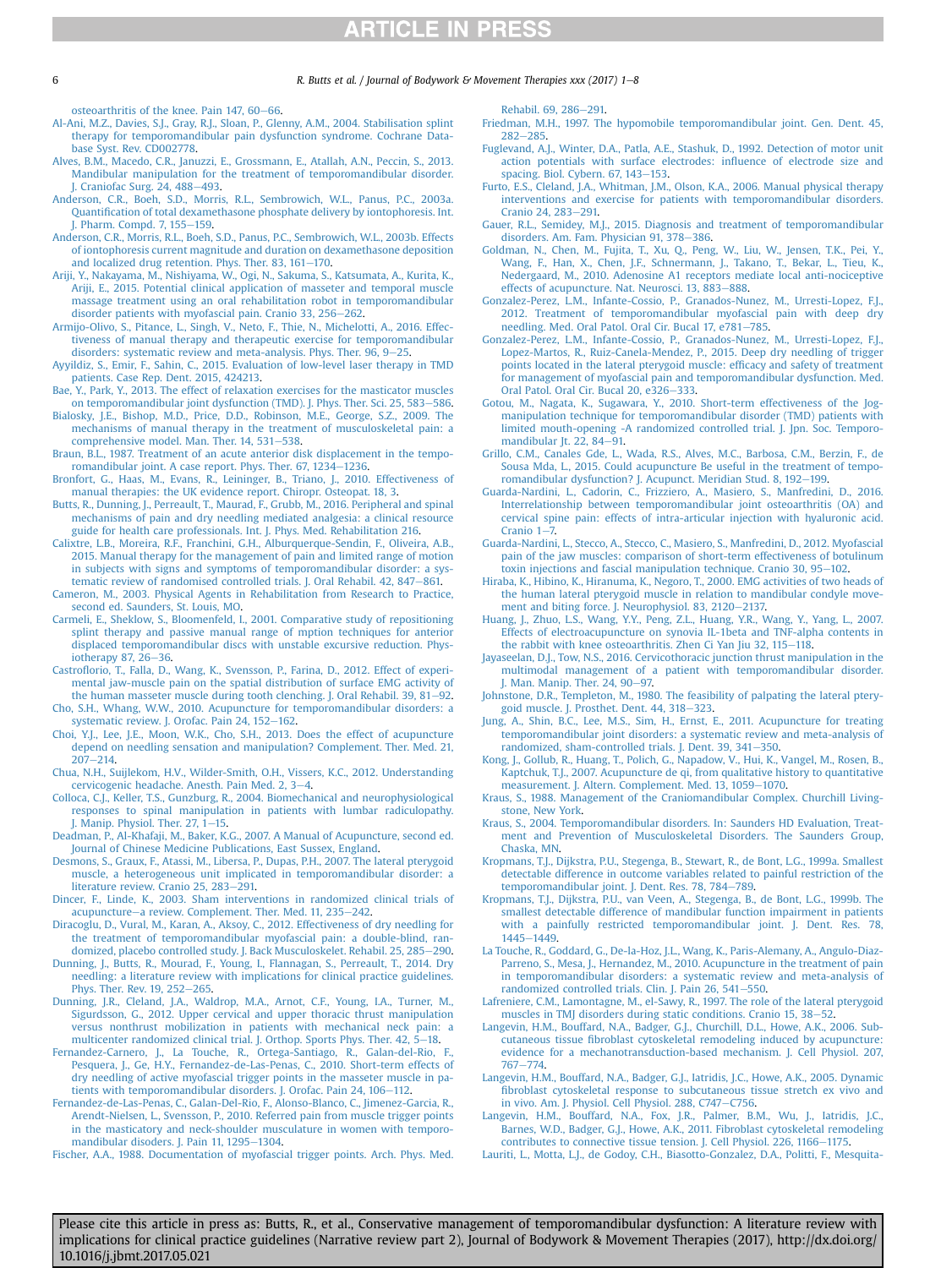#### R. Butts et al. / Journal of Bodywork & Movement Therapies xxx (2017)  $1-8$  7

<span id="page-6-0"></span>[Ferrari, R.A., Fernandes, K.P., Bussadori, S.K., 2014. In](http://refhub.elsevier.com/S1360-8592(17)30121-3/sref57)fluence of temporoman[dibular disorder on temporal and masseter muscles and occlusal contacts in](http://refhub.elsevier.com/S1360-8592(17)30121-3/sref57) [adolescents: an electromyographic study. BMC Musculoskelet. Disord. 15, 123.](http://refhub.elsevier.com/S1360-8592(17)30121-3/sref57)

- [Li, Z.D., Cao, L.H., Wang, S.C., 2009. Effect of moxibustion in treating knee joint](http://refhub.elsevier.com/S1360-8592(17)30121-3/sref58) [osteoarthritis and its relation with contents of hyaluronic acid in serum and](http://refhub.elsevier.com/S1360-8592(17)30121-3/sref58) synovial fl[uid. Zhongguo Zhong Xi Yi Jie He Za Zhi 29, 883](http://refhub.elsevier.com/S1360-8592(17)30121-3/sref58)-[885](http://refhub.elsevier.com/S1360-8592(17)30121-3/sref58).
- [Lin, C.S., 2014. Brain signature of chronic orofacial pain: a systematic review and](http://refhub.elsevier.com/S1360-8592(17)30121-3/sref59) [meta-analysis on neuroimaging research of trigeminal neuropathic pain and](http://refhub.elsevier.com/S1360-8592(17)30121-3/sref59) [temporomandibular joint disorders. PLoS One 9, e94300.](http://refhub.elsevier.com/S1360-8592(17)30121-3/sref59)
- [List, T., Axelsson, S., 2010. Management of TMD: evidence from systematic reviews](http://refhub.elsevier.com/S1360-8592(17)30121-3/sref60) [and meta-analyses. J. Oral Rehabil. 37, 430](http://refhub.elsevier.com/S1360-8592(17)30121-3/sref60)-[451.](http://refhub.elsevier.com/S1360-8592(17)30121-3/sref60)
- [Liu, Z.J., Wang, H.Y., Pu, W.Y., 1989. A comparative electromyographic study of the](http://refhub.elsevier.com/S1360-8592(17)30121-3/sref61) [lateral pterygoid muscle and arthrography in patients with temporomandibular](http://refhub.elsevier.com/S1360-8592(17)30121-3/sref61) [joint disturbance syndrome sounds. J. Prosthet. Dent. 62, 229](http://refhub.elsevier.com/S1360-8592(17)30121-3/sref61)-[233](http://refhub.elsevier.com/S1360-8592(17)30121-3/sref61).
- [Loaiza, L.A., Yamaguchi, S., Ito, M., Ohshima, N., 2002. Electro-acupuncture stimu](http://refhub.elsevier.com/S1360-8592(17)30121-3/sref62)[lation to muscle afferents in anesthetized rats modulates the blood](http://refhub.elsevier.com/S1360-8592(17)30121-3/sref62) flow to the knee joint through autonomic refl[exes and nitric oxide. Auton. Neurosci. 97,](http://refhub.elsevier.com/S1360-8592(17)30121-3/sref62)  $103 - 109.$  $103 - 109.$  $103 - 109.$  $103 - 109.$
- [Lundeberg, T., Lund, I., 2007. Are reviews based on sham acupuncture procedures in](http://refhub.elsevier.com/S1360-8592(17)30121-3/sref63)<br>fi[bromyalgia syndrome \(FMS\) valid? Acupunct. Med. 25, 100](http://refhub.elsevier.com/S1360-8592(17)30121-3/sref63)–[106.](http://refhub.elsevier.com/S1360-8592(17)30121-3/sref63)
- [Mahan, P.E., Wilkinson, T.M., Gibbs, C.H., Mauderli, A., Brannon, L.S., 1983. Superior](http://refhub.elsevier.com/S1360-8592(17)30121-3/sref64) [and inferior bellies of the lateral pterygoid muscle EMG activity at basic jaw](http://refhub.elsevier.com/S1360-8592(17)30121-3/sref64) [positions. J. Prosthet. Dent. 50, 710](http://refhub.elsevier.com/S1360-8592(17)30121-3/sref64)-[718](http://refhub.elsevier.com/S1360-8592(17)30121-3/sref64).
- [Manfredini, D., Cocilovo, F., Stellini, E., Favero, L., Guarda-Nardini, L., 2013. Surface](http://refhub.elsevier.com/S1360-8592(17)30121-3/sref65) electromyography fi[ndings in unilateral myofascial pain patients: comparison](http://refhub.elsevier.com/S1360-8592(17)30121-3/sref65) [of painful vs. non painful sides. Pain Med. 14, 1848](http://refhub.elsevier.com/S1360-8592(17)30121-3/sref65)-[1853](http://refhub.elsevier.com/S1360-8592(17)30121-3/sref65).
- [Mansilla-Ferragut, P., Fernandez-de-Las Penas, C., Alburquerque-Sendin, F.,](http://refhub.elsevier.com/S1360-8592(17)30121-3/sref66) [Cleland, J.A., Bosca-Gandia, J.J., 2009. Immediate effects of atlanto-occipital joint](http://refhub.elsevier.com/S1360-8592(17)30121-3/sref66) [manipulation on active mouth opening and pressure pain sensitivity in women](http://refhub.elsevier.com/S1360-8592(17)30121-3/sref66) [with mechanical neck pain. J. Manip. Physiol. Ther. 32, 101](http://refhub.elsevier.com/S1360-8592(17)30121-3/sref66)-[106.](http://refhub.elsevier.com/S1360-8592(17)30121-3/sref66)
- [Mapelli, A., Zanandrea Machado, B.C., Giglio, L.D., Sforza, C., De Felicio, C.M., 2016.](http://refhub.elsevier.com/S1360-8592(17)30121-3/sref67) [Reorganization of muscle activity in patients with chronic temporomandibular](http://refhub.elsevier.com/S1360-8592(17)30121-3/sref67) [disorders. Arch. Oral Biol. 72, 164](http://refhub.elsevier.com/S1360-8592(17)30121-3/sref67)-[171.](http://refhub.elsevier.com/S1360-8592(17)30121-3/sref67)
- [Martins, W.R., Blasczyk, J.C., Aparecida Furlan de Oliveira, M., Lagoa Goncalves, K.F.,](http://refhub.elsevier.com/S1360-8592(17)30121-3/sref68) [Bonini-Rocha, A.C., Dugailly, P.M., de Oliveira, R.J., 2016. Ef](http://refhub.elsevier.com/S1360-8592(17)30121-3/sref68)ficacy of musculo[skeletal manual approach in the treatment of temporomandibular joint disor](http://refhub.elsevier.com/S1360-8592(17)30121-3/sref68)[der: A systematic review with meta-analysis. Man. Ther. 21, 10](http://refhub.elsevier.com/S1360-8592(17)30121-3/sref68)-17
- [McMillan, A.S., Nolan, A., Kelly, P.J., 1997. The ef](http://refhub.elsevier.com/S1360-8592(17)30121-3/sref69)ficacy of dry needling and procaine [in the treatment of myofascial pain in the jaw muscles. J. Orofac. Pain 11,](http://refhub.elsevier.com/S1360-8592(17)30121-3/sref69)  $307 - 314$  $307 - 314$  $307 - 314$ .
- [McNamara Jr., J.A., 1973. The independent functions of the two heads of the lateral](http://refhub.elsevier.com/S1360-8592(17)30121-3/sref70) [pterygoid muscle. Am. J. Anat. 138, 197](http://refhub.elsevier.com/S1360-8592(17)30121-3/sref70)-[205](http://refhub.elsevier.com/S1360-8592(17)30121-3/sref70).
- [McNeely, M.L., Armijo Olivo, S., Magee, D.J., 2006. A systematic review of the](http://refhub.elsevier.com/S1360-8592(17)30121-3/sref71) [effectiveness of physical therapy interventions for temporomandibular disor](http://refhub.elsevier.com/S1360-8592(17)30121-3/sref71)[ders. Phys. Ther. 86, 710](http://refhub.elsevier.com/S1360-8592(17)30121-3/sref71)-[725](http://refhub.elsevier.com/S1360-8592(17)30121-3/sref71).
- [Mesa-Jimenez, J.A., Sanchez-Gutierrez, J., de-la-Hoz-Aizpurua, J.L., Fernandez-de](http://refhub.elsevier.com/S1360-8592(17)30121-3/sref72)[las-Penas, C., 2015. Cadaveric validation of dry needle placement in the lateral](http://refhub.elsevier.com/S1360-8592(17)30121-3/sref72) [pterygoid muscle. J. Manip. Physiol. Ther. 38, 145](http://refhub.elsevier.com/S1360-8592(17)30121-3/sref72)-[150](http://refhub.elsevier.com/S1360-8592(17)30121-3/sref72).
- [Miernik, M., Wieckiewicz, M., Paradowska, A., Wieckiewicz, W., 2012. Massage](http://refhub.elsevier.com/S1360-8592(17)30121-3/sref73) [therapy in myofascial TMD pain management. Adv. Clin. Exp. Med. 21, 681](http://refhub.elsevier.com/S1360-8592(17)30121-3/sref73)-[685](http://refhub.elsevier.com/S1360-8592(17)30121-3/sref73).
- [Mina, R., Melson, P., Powell, S., Rao, M., Hinze, C., Passo, M., Graham, T.B.,](http://refhub.elsevier.com/S1360-8592(17)30121-3/sref74) [Brunner, H.I., 2011. Effectiveness of dexamethasone iontophoresis for tempo](http://refhub.elsevier.com/S1360-8592(17)30121-3/sref74)[romandibular joint involvement in juvenile idiopathic arthritis. Arthritis Care](http://refhub.elsevier.com/S1360-8592(17)30121-3/sref74) [Res. Hob. 63, 1511](http://refhub.elsevier.com/S1360-8592(17)30121-3/sref74)-[1516](http://refhub.elsevier.com/S1360-8592(17)30121-3/sref74).
- [Moller, E., Sheikholeslam, A., Lous, I., 1984. Response of elevator activity during](http://refhub.elsevier.com/S1360-8592(17)30121-3/sref75) [mastication to treatment of functional disorders. Scand. J. Dent. Res. 92, 64](http://refhub.elsevier.com/S1360-8592(17)30121-3/sref75)-[83](http://refhub.elsevier.com/S1360-8592(17)30121-3/sref75).
- [Monaco, A., Cozzolino, V., Cattaneo, R., Cutilli, T., Spadaro, A., 2008. Osteopathic](http://refhub.elsevier.com/S1360-8592(17)30121-3/sref76) [manipulative treatment \(OMT\) effects on mandibular kinetics: kinesiographic](http://refhub.elsevier.com/S1360-8592(17)30121-3/sref76) [study. Eur. J. Paediatr. Dent. 9, 37](http://refhub.elsevier.com/S1360-8592(17)30121-3/sref76)-[42.](http://refhub.elsevier.com/S1360-8592(17)30121-3/sref76)
- [Moore, K., Dalley, A., 2006. Clinically Oriented Anatomy,](http://refhub.elsevier.com/S1360-8592(17)30121-3/sref77) fifth ed. Lippincott Wil[liams](http://refhub.elsevier.com/S1360-8592(17)30121-3/sref77) & [Wilkins, Philadelphia.](http://refhub.elsevier.com/S1360-8592(17)30121-3/sref77)
- [Moraes, A., 2013. Therapeutic exercises for the control of temporomandibular dis](http://refhub.elsevier.com/S1360-8592(17)30121-3/sref78)[orders. Dent. Press J. Othod. 18, 134](http://refhub.elsevier.com/S1360-8592(17)30121-3/sref78)-[139](http://refhub.elsevier.com/S1360-8592(17)30121-3/sref78).
- [Mulet, M., Decker, K.L., Look, J.O., Lenton, P.A., Schiffman, E.L., 2007. A randomized](http://refhub.elsevier.com/S1360-8592(17)30121-3/sref79) clinical trial assessing the effi[cacy of adding 6 x 6 exercises to self-care for the](http://refhub.elsevier.com/S1360-8592(17)30121-3/sref79) [treatment of masticatory myofascial pain. J. Orofac. Pain 21, 318](http://refhub.elsevier.com/S1360-8592(17)30121-3/sref79)-328
- [Murray, G.M., Peck, C.C., 2007. Orofacial pain and jaw muscle activity: a new model.](http://refhub.elsevier.com/S1360-8592(17)30121-3/sref80) [J. Orofac. Pain 21, 263](http://refhub.elsevier.com/S1360-8592(17)30121-3/sref80)-[278 discussion 279](http://refhub.elsevier.com/S1360-8592(17)30121-3/sref80)-[288](http://refhub.elsevier.com/S1360-8592(17)30121-3/sref80).
- [Murray, G.M., Phanachet, I., Uchida, S., Whittle, T., 2004. The human lateral ptery](http://refhub.elsevier.com/S1360-8592(17)30121-3/sref81)[goid muscle: a review of some experimental aspects and possible clinical](http://refhub.elsevier.com/S1360-8592(17)30121-3/sref81) relevance. Aust. Dent. J.  $49, 2-8$  $49, 2-8$ .
- [Nagata, K., Maruyama, H., Mizuhashi, R., Morita, S., Hori, S., Yokoe, T., Sugawara, Y.,](http://refhub.elsevier.com/S1360-8592(17)30121-3/sref82) 2015 Dec. Effi[cacy of stabilisation splint therapy combined with non-splint](http://refhub.elsevier.com/S1360-8592(17)30121-3/sref82) [multimodal therapy for treating RDC/TMD axis I patients: a randomised](http://refhub.elsevier.com/S1360-8592(17)30121-3/sref82)<br>[controlled trial. J. Oral Rehabil. 42 \(12\), 890](http://refhub.elsevier.com/S1360-8592(17)30121-3/sref82)–[899.](http://refhub.elsevier.com/S1360-8592(17)30121-3/sref82)
- [Ogawa, M., Kanbe, T., Kano, A., Kubota, F., Makiguchi, T., Miyazaki, H., Yokoo, S.,](http://refhub.elsevier.com/S1360-8592(17)30121-3/sref83) [2015. Conservative reduction by lever action of chronic bilateral mandibular](http://refhub.elsevier.com/S1360-8592(17)30121-3/sref83) [condyle dislocation. Cranio 33, 142](http://refhub.elsevier.com/S1360-8592(17)30121-3/sref83)-[147.](http://refhub.elsevier.com/S1360-8592(17)30121-3/sref83)
- [Oliveira-Campelo, N.M., Rubens-Rebelatto, J., Marti, N.V.F.J., Alburquerque-](http://refhub.elsevier.com/S1360-8592(17)30121-3/sref84)[Sendi, N.F., Fernandez-de-Las-Penas, C., 2010. The immediate effects of atlanto](http://refhub.elsevier.com/S1360-8592(17)30121-3/sref84)[occipital joint manipulation and suboccipital muscle inhibition technique on](http://refhub.elsevier.com/S1360-8592(17)30121-3/sref84) [active mouth opening and pressure pain sensitivity over latent myofascial](http://refhub.elsevier.com/S1360-8592(17)30121-3/sref84) [trigger points in the masticatory muscles. J. Orthop. Sports Phys. Ther. 40,](http://refhub.elsevier.com/S1360-8592(17)30121-3/sref84)

 $310 - 317.$  $310 - 317.$  $310 - 317.$ 

- [Peck, C.C., Murray, G.M., Gerzina, T.M., 2008. How does pain affect jaw muscle ac](http://refhub.elsevier.com/S1360-8592(17)30121-3/sref85)[tivity? The Integrated Pain Adaptation Model. Aust. Dent. J. 53, 201](http://refhub.elsevier.com/S1360-8592(17)30121-3/sref85)-[207.](http://refhub.elsevier.com/S1360-8592(17)30121-3/sref85)
- [Pihut, M., Ferendiuk, E., Szewczyk, M., Kasprzyk, K., Wieckiewicz, M., 2016. The](http://refhub.elsevier.com/S1360-8592(17)30121-3/sref86) effi[ciency of botulinum toxin type A for the treatment of masseter muscle pain](http://refhub.elsevier.com/S1360-8592(17)30121-3/sref86) [in patients with temporomandibular joint dysfunction and tension-type](http://refhub.elsevier.com/S1360-8592(17)30121-3/sref86) [headache. J. Headache Pain 17, 29](http://refhub.elsevier.com/S1360-8592(17)30121-3/sref86).
- [Pinho, J.C., Caldas, F.M., Mora, M.J., Santana-Penin, U., 2000. Electromyographic](http://refhub.elsevier.com/S1360-8592(17)30121-3/sref87) [activity in patients with temporomandibular disorders. J. Oral Rehabil. 27,](http://refhub.elsevier.com/S1360-8592(17)30121-3/sref87)  $985 - 990.$  $985 - 990.$  $985 - 990.$  $985 - 990.$
- [Porporatti, A., Costa, Y., Stuginski-Borbosa, J., Bonjardim, L., Conti, P., 2015.](http://refhub.elsevier.com/S1360-8592(17)30121-3/sref88) [Acupuncture Therapeutic Protocols for the Management of Temporomandib](http://refhub.elsevier.com/S1360-8592(17)30121-3/sref88)[ular Disorders, 16. Sao Paulo](http://refhub.elsevier.com/S1360-8592(17)30121-3/sref88).
- [Qvintus, V., Suominen, A.L., Huttunen, J., Raustia, A., Ylostalo, P., Sipila, K., 2015.](http://refhub.elsevier.com/S1360-8592(17)30121-3/sref89) Effi[cacy of stabilisation splint treatment on facial pain - 1-year follow-up. J. Oral](http://refhub.elsevier.com/S1360-8592(17)30121-3/sref89) [Rehabil. 42, 439](http://refhub.elsevier.com/S1360-8592(17)30121-3/sref89)-[446.](http://refhub.elsevier.com/S1360-8592(17)30121-3/sref89)
- [Reid, K.I., Dionne, R.A., Sicard-Rosenbaum, L., Lord, D., Dubner, R.A., 1994. Evaluation](http://refhub.elsevier.com/S1360-8592(17)30121-3/sref90) [of iontophoretically applied dexamethasone for painful pathologic temporo-](http://refhub.elsevier.com/S1360-8592(17)30121-3/sref90)
- [mandibular joints. Oral Surg. Oral Med. Oral Pathol. 77, 605](http://refhub.elsevier.com/S1360-8592(17)30121-3/sref90)–[609.](http://refhub.elsevier.com/S1360-8592(17)30121-3/sref90)<br>[Robertson, V.J., Baker, K.G., 2001. A review of therapeutic ultrasound: effectiveness](http://refhub.elsevier.com/S1360-8592(17)30121-3/sref91) [studies. Phys. Ther. 81, 1339](http://refhub.elsevier.com/S1360-8592(17)30121-3/sref91)-[1350.](http://refhub.elsevier.com/S1360-8592(17)30121-3/sref91)
- [Rocabado, M., Iglarsh, Z., 1991. Musculoskeletal Approach to Maxillofacial Pain. JB](http://refhub.elsevier.com/S1360-8592(17)30121-3/sref92) [Lippincott, Philadelphia, PA.](http://refhub.elsevier.com/S1360-8592(17)30121-3/sref92)
- [Rubis, L.M., Rubis, D., Winchester, B., 2014. A collaborative approach between](http://refhub.elsevier.com/S1360-8592(17)30121-3/sref93) [chiropractic and dentistry to address temporomandibular dysfunction: a case](http://refhub.elsevier.com/S1360-8592(17)30121-3/sref93)<br>[report. J. Chiropr. Med. 13, 55](http://refhub.elsevier.com/S1360-8592(17)30121-3/sref93)–[61.](http://refhub.elsevier.com/S1360-8592(17)30121-3/sref93)
- Saghafi[, D., Curl, D.D., 1995. Chiropractic manipulation of anteriorly displaced](http://refhub.elsevier.com/S1360-8592(17)30121-3/sref94) [temporomandibular disc with adhesion. J. Manip. Physiol. Ther. 18, 98](http://refhub.elsevier.com/S1360-8592(17)30121-3/sref94)–[104](http://refhub.elsevier.com/S1360-8592(17)30121-3/sref94).
- [Sandberg, M., Lundeberg, T., Lindberg, L.G., Gerdle, B., 2003. Effects of acupuncture](http://refhub.elsevier.com/S1360-8592(17)30121-3/sref95) on skin and muscle blood fl[ow in healthy subjects. Eur. J. Appl. Physiol. 90,](http://refhub.elsevier.com/S1360-8592(17)30121-3/sref95)  $114 - 119$  $114 - 119$
- [Schiffman, E.L., Braun, B.L., Lindgren, B.R., 1996. Temporomandibular joint ionto](http://refhub.elsevier.com/S1360-8592(17)30121-3/sref96)[phoresis: a double-blind randomized clinical trial. J. Orofac. Pain 10, 157](http://refhub.elsevier.com/S1360-8592(17)30121-3/sref96)-[165.](http://refhub.elsevier.com/S1360-8592(17)30121-3/sref96)
- [Sciotti, V.M., Mittak, V.L., DiMarco, L., Ford, L.M., Plezbert, J., Santipadri, E.,](http://refhub.elsevier.com/S1360-8592(17)30121-3/sref97) [Wigglesworth, J., Ball, K., 2001. Clinical precision of myofascial trigger point](http://refhub.elsevier.com/S1360-8592(17)30121-3/sref97) [location in the trapezius muscle. Pain 93, 259](http://refhub.elsevier.com/S1360-8592(17)30121-3/sref97)-[266.](http://refhub.elsevier.com/S1360-8592(17)30121-3/sref97)
- [Scully, C., 2008. Oral and Maxillofacial Medicine: the Basis of Diagnosis and](http://refhub.elsevier.com/S1360-8592(17)30121-3/sref98) [Treatment, second ed. Churchill Livingstone, Edinburgh.](http://refhub.elsevier.com/S1360-8592(17)30121-3/sref98)
- [Scully, C., 2013. Oral and Maxillofacial Medicine: the Basis of Diagnosis and Treat](http://refhub.elsevier.com/S1360-8592(17)30121-3/sref99)[ment, third ed. Churchill Livingstone, Edinburgh](http://refhub.elsevier.com/S1360-8592(17)30121-3/sref99).
- [Shaffer, S.M., Brismee, J.M., Sizer, P.S., Courtney, C.A., 2014. Temporomandibular](http://refhub.elsevier.com/S1360-8592(17)30121-3/sref100) [disorders. Part 2: conservative management. J. Man. Manip. Ther. 22, 13](http://refhub.elsevier.com/S1360-8592(17)30121-3/sref100)-[23](http://refhub.elsevier.com/S1360-8592(17)30121-3/sref100).
- [Shanks, P., Curran, M., Fletcher, P., Thompson, R., 2010. The effectiveness of thera](http://refhub.elsevier.com/S1360-8592(17)30121-3/sref101)[peutic ultrasound for musculoskeletal conditions of the lower limb: a literature](http://refhub.elsevier.com/S1360-8592(17)30121-3/sref101) [review. Foot \(Edinb\) 20, 133](http://refhub.elsevier.com/S1360-8592(17)30121-3/sref101)-[139.](http://refhub.elsevier.com/S1360-8592(17)30121-3/sref101)
- [Shimada, A., Baad-Hansen, L., Svensson, P., 2015. Effect of experimental jaw muscle](http://refhub.elsevier.com/S1360-8592(17)30121-3/sref102) [pain on dynamic bite force during mastication. Arch. Oral Biol. 60, 256](http://refhub.elsevier.com/S1360-8592(17)30121-3/sref102)-[266](http://refhub.elsevier.com/S1360-8592(17)30121-3/sref102).
- [Simons, D., Travell, J., Simons, L., 1999. Travell](http://refhub.elsevier.com/S1360-8592(17)30121-3/sref103) & [Simons' Myofascial Pain and](http://refhub.elsevier.com/S1360-8592(17)30121-3/sref103) [Dysfunction : the Trigger Point Manual. Lippincott Williams](http://refhub.elsevier.com/S1360-8592(17)30121-3/sref103) & [Wilkins,](http://refhub.elsevier.com/S1360-8592(17)30121-3/sref103) [Baltimore.](http://refhub.elsevier.com/S1360-8592(17)30121-3/sref103)
- [Simons, D.G., Travell, J.G., 1983. Myofascial origins of low back pain. 1. Principles of](http://refhub.elsevier.com/S1360-8592(17)30121-3/sref104) [diagnosis and treatment. Postgrad. Med. 73 \(66\), 68](http://refhub.elsevier.com/S1360-8592(17)30121-3/sref104)-[70, 73 passim](http://refhub.elsevier.com/S1360-8592(17)30121-3/sref104).
- [Smutok, M.A., Mayo, M.F., Gabaree, C.L., Ferslew, K.E., Panus, P.C., 2002. Failure to](http://refhub.elsevier.com/S1360-8592(17)30121-3/sref105) [detect dexamethasone phosphate in the local venous blood postcathodic lon](http://refhub.elsevier.com/S1360-8592(17)30121-3/sref105)[tophoresis in humans. J. Orthop. Sports Phys. Ther. 32, 461](http://refhub.elsevier.com/S1360-8592(17)30121-3/sref105)–[468](http://refhub.elsevier.com/S1360-8592(17)30121-3/sref105).<br>[Spadaro, A., Ciarrocchi, I., Masci, C., Cozzolino, V., Monaco, A., 2014. Effects of](http://refhub.elsevier.com/S1360-8592(17)30121-3/sref106)
- [intervertebral disc disorders of low back on the mandibular kinematic: kine](http://refhub.elsevier.com/S1360-8592(17)30121-3/sref106)[siographic study. BMC Res. Notes 7, 569.](http://refhub.elsevier.com/S1360-8592(17)30121-3/sref106)
- [Stelzenmueller, W., Umstadt, H., Weber, D., Goenner-Oezkan, V., Kopp, S., Lisson, J.,](http://refhub.elsevier.com/S1360-8592(17)30121-3/sref107) 2016. Evidence - the intraoral palpability of the lateral pterygoid muscle [prospective study. Ann. Anat. 206, 89](http://refhub.elsevier.com/S1360-8592(17)30121-3/sref107)-[95](http://refhub.elsevier.com/S1360-8592(17)30121-3/sref107).
- [Takano, T., Chen, X., Luo, F., Fujita, T., Ren, Z., Goldman, N., Zhao, Y., Markman, J.D.,](http://refhub.elsevier.com/S1360-8592(17)30121-3/sref108) [Nedergaard, M., 2012. Traditional acupuncture triggers a local increase in](http://refhub.elsevier.com/S1360-8592(17)30121-3/sref108) [adenosine in human subjects. J. Pain 13, 1215](http://refhub.elsevier.com/S1360-8592(17)30121-3/sref108)-[1223](http://refhub.elsevier.com/S1360-8592(17)30121-3/sref108).
- [Taylor, M., Suvinen, T., Reade, P., 1994. The effect of Grade IV distraction mobiliza](http://refhub.elsevier.com/S1360-8592(17)30121-3/sref109)[tion on patients with temporomandibular pain-dysfunction disorder. Physi](http://refhub.elsevier.com/S1360-8592(17)30121-3/sref109)[other. Theory Pract. 10](http://refhub.elsevier.com/S1360-8592(17)30121-3/sref109).
- [Tosato Jde, P., Caria, P.H., Gomes, C.A., Berzin, F., Politti, F., Gonzalez Tde, O., Biasotto-](http://refhub.elsevier.com/S1360-8592(17)30121-3/sref110)[Gonzalez, D.A., 2015. Correlation of stress and muscle activity of patients with](http://refhub.elsevier.com/S1360-8592(17)30121-3/sref110) [different degrees of temporomandibular disorder. J. Phys. Ther. Sci. 27, 1227](http://refhub.elsevier.com/S1360-8592(17)30121-3/sref110)-[1231.](http://refhub.elsevier.com/S1360-8592(17)30121-3/sref110)
- [Tough, E.A., White, A.R., Richards, S., Campbell, J., 2007. Variability of criteria used to](http://refhub.elsevier.com/S1360-8592(17)30121-3/sref111) [diagnose myofascial trigger point pain syndrome](http://refhub.elsevier.com/S1360-8592(17)30121-3/sref111)-[evidence from a review of](http://refhub.elsevier.com/S1360-8592(17)30121-3/sref111) the literature. Clin. J. Pain  $23, 278-286$ .
- [Turp, J.C., Minagi, S., 2001. Palpation of the lateral pterygoid region in TMD](http://refhub.elsevier.com/S1360-8592(17)30121-3/sref112)-[where](http://refhub.elsevier.com/S1360-8592(17)30121-3/sref112) is the evidence? J. Dent.  $29,475-483$  $29,475-483$ .
- [van der Windt, D.A., van der Heijden, G.J., van den Berg, S.G., ter Riet, G., de](http://refhub.elsevier.com/S1360-8592(17)30121-3/sref113) [Winter, A.F., Bouter, L.M., 1999. Ultrasound therapy for musculoskeletal disor](http://refhub.elsevier.com/S1360-8592(17)30121-3/sref113)[ders: a systematic review. Pain 81, 257](http://refhub.elsevier.com/S1360-8592(17)30121-3/sref113)-[271.](http://refhub.elsevier.com/S1360-8592(17)30121-3/sref113)
- [White, A., Cummings, M., Barlas, P., Cardini, F., Filshie, J., Foster, N.E., Lundeberg, T.,](http://refhub.elsevier.com/S1360-8592(17)30121-3/sref114) Stener-Victorin, E., Witt, C., 2008. Defi[ning an adequate dose of acupuncture](http://refhub.elsevier.com/S1360-8592(17)30121-3/sref114) [using a neurophysiological approach](http://refhub.elsevier.com/S1360-8592(17)30121-3/sref114)-[a narrative review of the literature.](http://refhub.elsevier.com/S1360-8592(17)30121-3/sref114) [Acupunct. Med. 26, 111](http://refhub.elsevier.com/S1360-8592(17)30121-3/sref114)-[120](http://refhub.elsevier.com/S1360-8592(17)30121-3/sref114).
- [White, A., Foster, N.E., Cummings, M., Barlas, P., 2007. Acupuncture treatment for](http://refhub.elsevier.com/S1360-8592(17)30121-3/sref115)